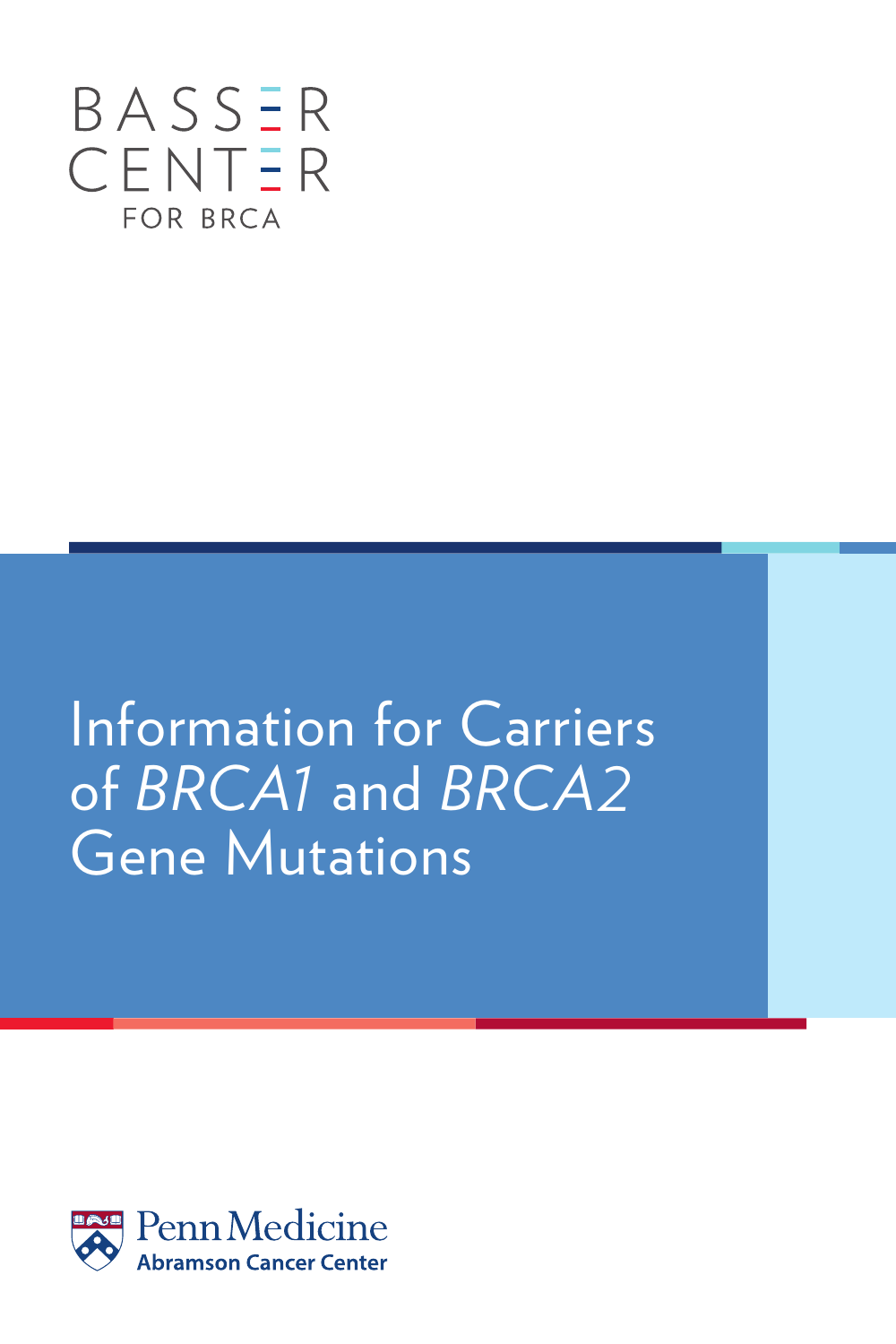# BASSER CENTER FOR BRCA

## **Revolutionizing** *BRCA1* **and** *BRCA2* **Research**.

A gift to the University of Pennsylvania from alumni Mindy and Jon Gray established the Basser Center for BRCA, a center focused solely on the prevention and treatment of cancers that are associated with hereditary *BRCA1* and *BRCA2* mutations.

The Basser Center for BRCA has a broad mission: to use cutting edge research in basic and clinical sciences to advance the care of individuals living with *BRCA1* and *BRCA2* mutations. Alongside our research work, the Basser Center serves as a center of excellence for *BRCA1/2* positive individuals and their families, providing a place for carriers to go for clinical care, referrals to centers of excellence in their geographic area, as well as support and advice.

To read about the Basser Center's team and gain additional information on *BRCA1/2* research, cancer risks and management, and support, as well as BRCA news, Basser events, and patient stories visit us at **Basser.org** or call **215.349.9093** for an appointment.

This booklet provides information for carriers of *BRCA1* and *BRCA2* mutations.

Throughout this booklet, words that might be new to you are shown in bold and blue. Definitions for these and other terms related to cancer and genetics begin on page 32.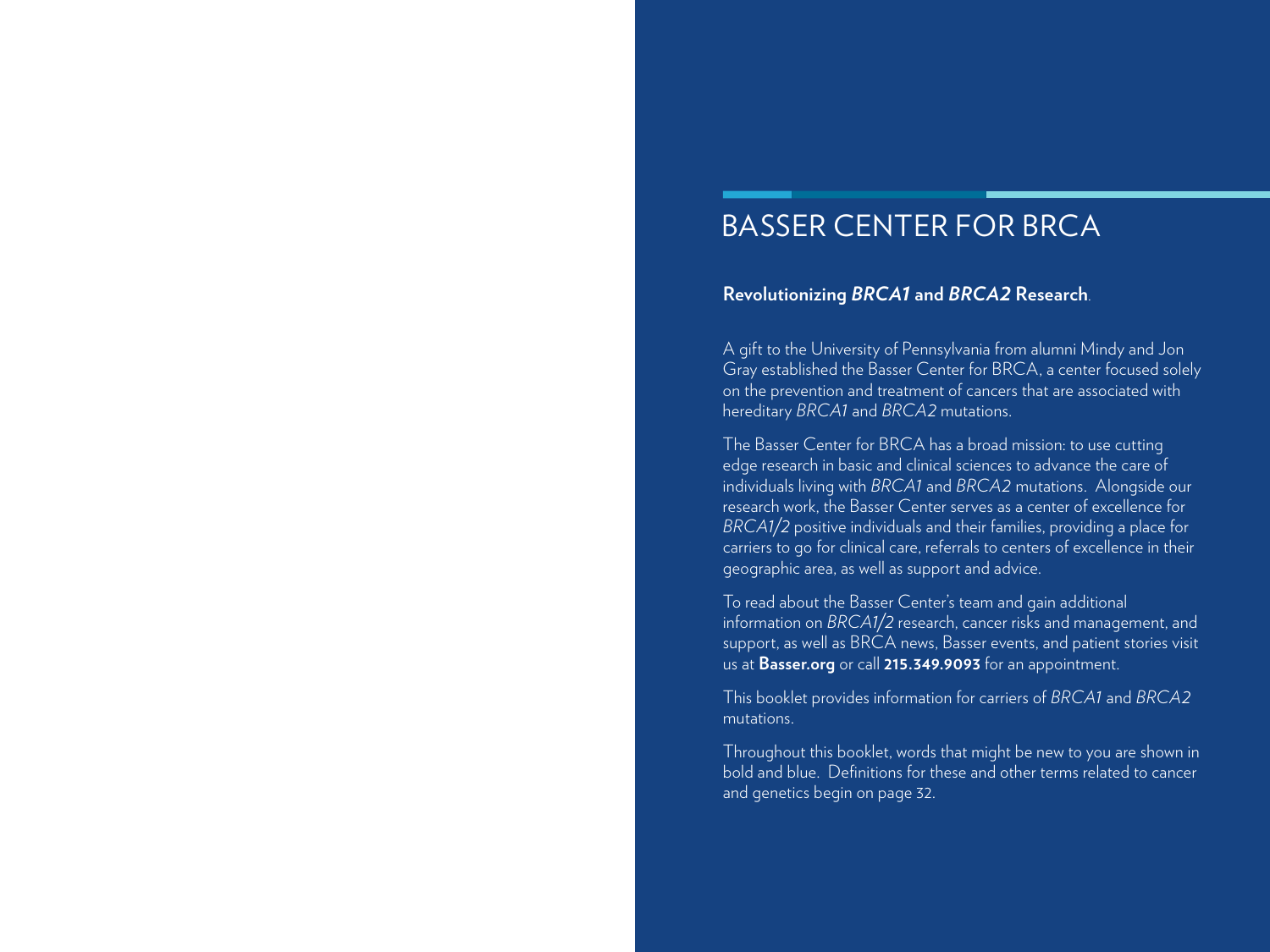## CONTENTS

"We hope that the Basser Center for BRCA will eliminate BRCA-related cancers and, in so doing, provide a road map for curing other genetic diseases."

Mindy & Jon Gray, **Basser Center Founders**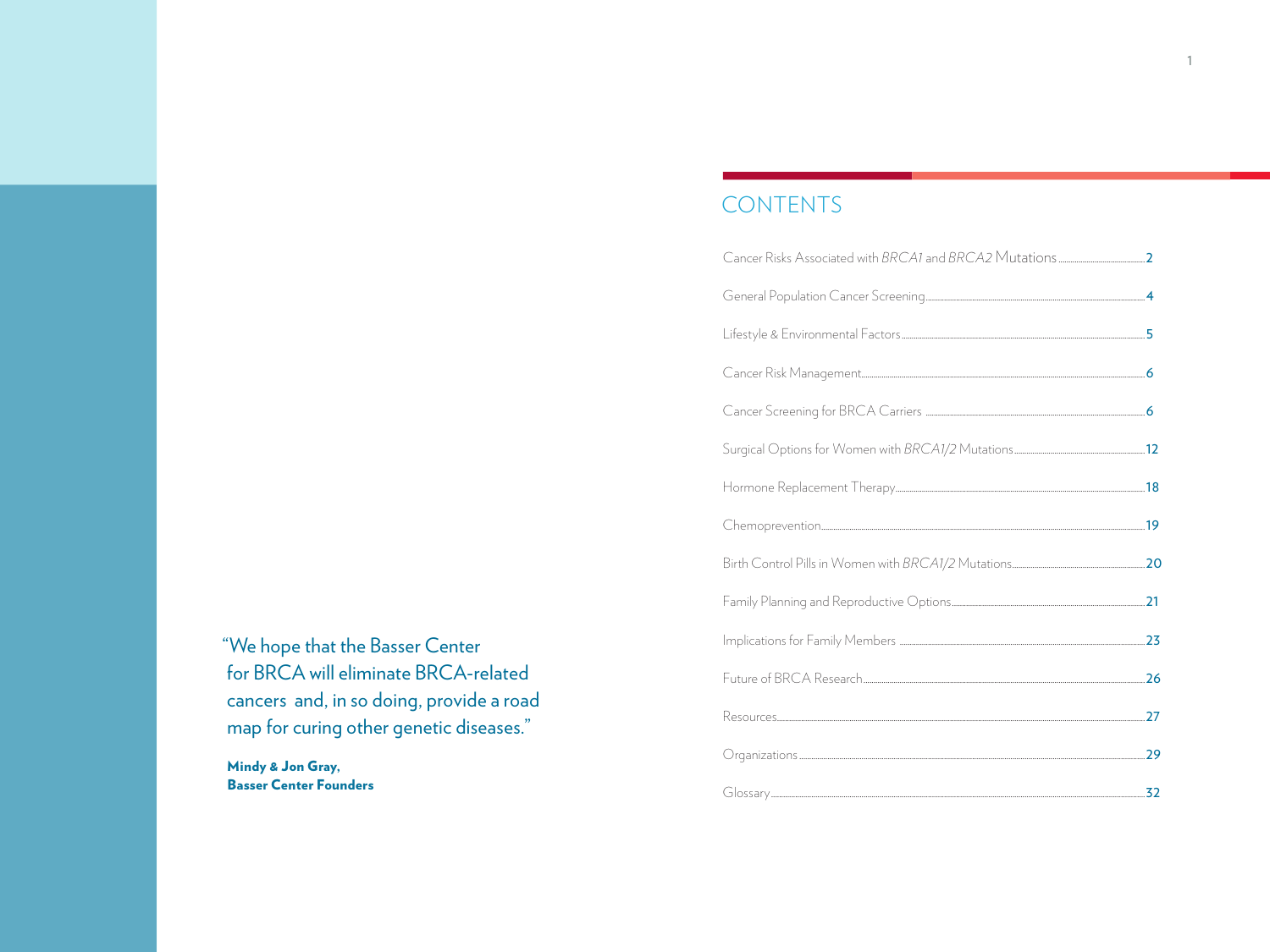## Cancer Risks Associated with *BRCA1* and *BRCA2* mutations

When an individual undergoes genetic testing and receives a positive *BRCA1* or *BRCA2* result, this means that they have an inherited **mutation** that puts them at increased risk for certain cancers. The **cancer** risks associated with *BRCA1* and *BRCA2* are presented as ranges (see Table 1), since cancer risk may vary in different families or population groups. Some studies and laboratories report slightly higher or lower risks than summarized in Table 1. This is because as more individuals undergo genetic testing and more studies that assess risk are published, our understanding of cancer risk in individuals with *BRCA1* and *BRCA2* mutations continues to evolve. For these reasons, risk estimates may vary from one source to the next and may vary as research advances. At present, we cannot predict where in the risk range any individual will fall. There are other genetic and lifestyle factors that can influence or modify cancer risk associated with mutations in *BRCA1* and *BRCA2*. Discovering these factors and refining our understanding of the risks associated with them may help us provide a more accurate individual **risk assessment**.

People with mutations in *BRCA1* or *BRCA2* may develop none, one, or several cancers. Unfortunately, being diagnosed with one type of cancer does not mean other cancer risks no longer apply.

For example, women with BRCA mutations who have developed one breast cancer, are at increased risk of developing a second breast cancer as well as ovarian and other cancers. The risk to develop a second breast cancer depends on a person's age at diagnosis of the first breast cancer, type of breast cancer, family history and whether a person has a *BRCA1* or *BRCA2* mutation. Therefore, depending on these risk factors, the risk of developing a second breast cancer can range from less than 20% to 50% over one's lifetime. This should be discussed with your doctor.

### Table 1: Cancer Risk Ranges for *BRCA1* and *BRCA2* carriers

| Lifetime BRCA1 and BRCA2 Cancer Risks for Women |               |                                     |                                     |                                         |
|-------------------------------------------------|---------------|-------------------------------------|-------------------------------------|-----------------------------------------|
| TYPE OF CANCER                                  |               | Woman with<br><b>BRCA1</b> Mutation | Woman with<br><b>BRCA2</b> mutation | Average woman in US<br>without mutation |
|                                                 | <b>Breast</b> | 60-80%                              | 50-70%                              | 13%                                     |
|                                                 | Ovarian       | $30 - 45%$                          | 10-20%                              | $1 - 2%$                                |
|                                                 | Pancreatic    | $2 - \overline{3}\%$                | $3 - 5%$                            | $1\%$                                   |
|                                                 | Melanoma      |                                     | $3 - 5%$                            | $1 - 2%$                                |
|                                                 | Uterine       |                                     |                                     | $2 - 3%$                                |

<sup>1</sup> Limited data suggest a higher chance to develop serous uterine cancer in *BRCA1* mutation carriers. The overall chances are still low but may be higher than average risk women. More research is needed before this association is fully understood.

| Lifetime BRCA1 and BRCA2 Cancer Risks for Men |               |                            |                                   |                                       |
|-----------------------------------------------|---------------|----------------------------|-----------------------------------|---------------------------------------|
| $\alpha$<br>CANCEF<br>TYPE                    |               | Man with BRCA1<br>Mutation | Man with<br><b>BRCA2</b> mutation | Average man in US<br>without mutation |
|                                               | <b>Breast</b> | $1 - 5%$                   | $5 - 10%$                         | 0.1%                                  |
|                                               | Prostate      | 2                          | 15-25%                            | 16%                                   |
|                                               | Pancreatic    | $2 - 3%$                   | $3 - 5%$                          | $1\%$                                 |
|                                               | Melanoma      |                            | $3 - 5%$                          | $1 - 2%$                              |

<sup>2</sup> Although there is no convincing evidence of overall increased risk of prostate cancer in men with *BRCA1* mutations, they may develop prostate cancer at a younger age than men in the general population. *BRCA2* mutations are associated with an increased risk of prostate cancer, which also can be of earlier onset.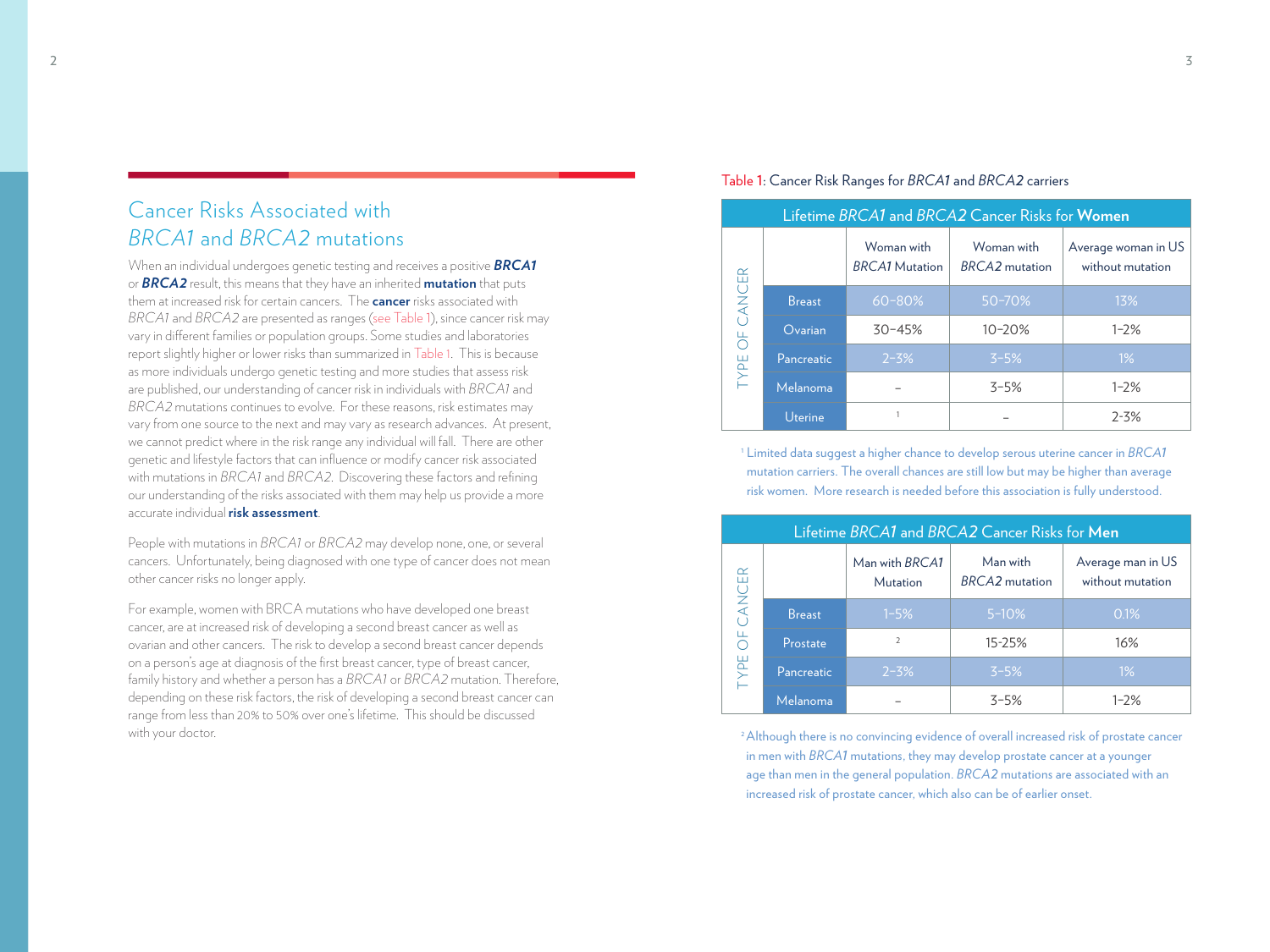In addition to the cancers specifically listed in Table 1 (page 3), men and women with BRCA mutations appear to have slightly increased risk of developing cancers in general. Therefore, regular medical follow-up with prompt attention to symptoms is strongly encouraged. For example, symptoms of unexplained weight loss and persistent pain, swollen lymph nodes, and/or sores that do not heal should be evaluated by a physician.

## General Population Cancer Screening

General cancer screening recommendations should also be followed by carriers, in addition to the more intensive cancer surveillance recommended for BRCArelated cancers. Multiple organizations and panels make recommendations for cancer screening for the general population, most notably The United States Preventative Task Force (USPSTF). The USPSTF systematically reviews the evidence of effectiveness of screening methods and develops recommendations for clinical preventive services. Recommendations change regularly and are generally tailored given your personal or family history, so ask your doctor about the following general cancer screening tests.

General cancer screening in women includes cervical cancer screening. Cervical cancer screening guidelines depend on several factors, including age and if there are any signs of high risk human papillomavirus (HPV). In addition, upon reaching **menopause**, all women should be informed about the risk and symptoms of uterine cancer and encouraged to report any unexpected bleeding or spotting to their physicians. Please discuss this with your gynecologist.

General cancer screening for men and women includes **colonoscopy**. Colonoscopy screening generally starts around 45-50 years of age but may begin earlier depending on your personal and family history. Please discuss this with your primary care physician or gastroenterologist.

For people aged 20 or older having periodic health exams including a cancer-

related check-up and health counseling is recommended. Depending on a person's age and gender, exams for cancers of the thyroid, oral cavity, skin, lymph nodes, and testes as well as for some non-malignant (non-cancerous) diseases are recommended.

In addition, if you have a significant history of smoking you should also ask your doctor about lung cancer screening.

## Lifestyle and Environmental Factors

Smoking remains a significant risk factor for developing cancer. Smoking and exposure to second-hand smoke should be avoided as a part of a healthy lifestyle.

In addition to avoiding smoking, a healthy lifestyle includes exercising, maintaining a healthy weight, having a healthy diet, and limiting alcohol intake. Choosing foods, beverages, and exercise in amounts that help you achieve and maintain a healthy weight is important. The American Cancer Society recommends that adults get at least 150 minutes of moderate intensity exercise or 75 minutes of vigorous intensity activity each week, preferably spread out throughout the week. When it comes to diet, ensuring a good variety of fruits, vegetables, and whole grains and limiting processed foods and red meats is recommended. Alcohol is associated with increased risk for a wide range of cancers and should therefore be limited.

Lastly, exposure to radiation can increase cancer risk. Therefore, unnecessary radiation risk should be avoided. For example, ultraviolet radiation via sun exposure can be limited through proper clothing and sunscreen, and tanning beds should be avoided entirely. Radiation is often employed as a part of medical tests, including mammography, and also as a form of therapy for cancers. Radiation under these circumstances is often appropriate once the benefits and risks are considered together. For example, in women who carry BRCA mutations between the ages of 25 to 29, mammography is often postponed because the radiation risk outweighs the benefit given that the risk of cancer is low, and breasts are dense and hard to image on mammogram during this period of life.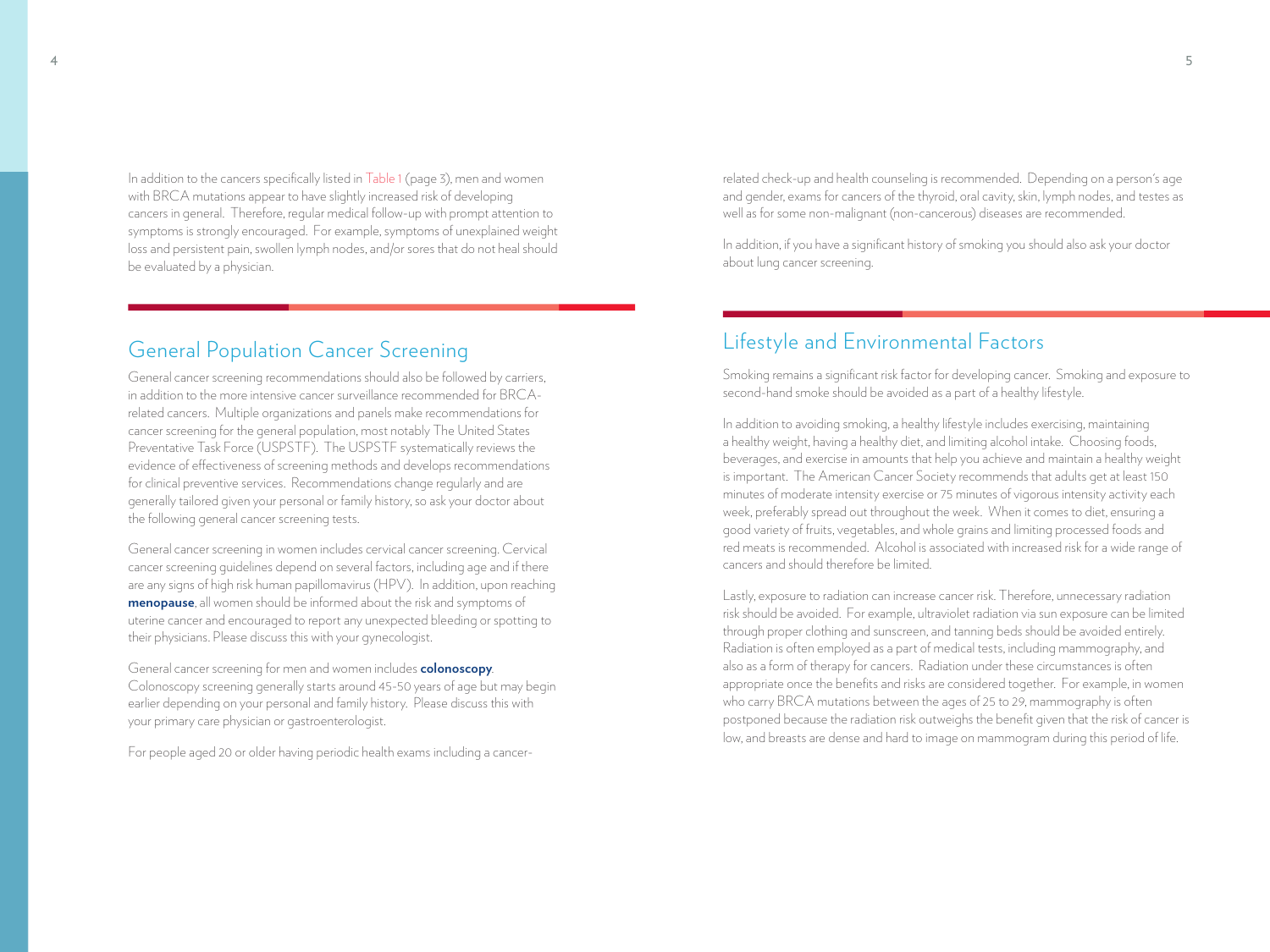## Cancer Risk Management

A personalized cancer risk management plan can be developed for individuals known to be at increased cancer risk due to a mutation in *BRCA1* or *BRCA2*. A cancer risk management plan is typically tailored to a person's unique circumstances and preferences. You and your doctors will ultimately decide what plan makes the most sense for you.

#### **Cancer risk management generally includes the following categories:**

- $\bullet$  Intensive screening to increase the chances of early detection, should cancer develop (pp. 6-11).
- Consideration of risk-reducing, or **prophylactic**, surgical removal of ovaries and possibly breast tissue (pp. 12-18).
- Chemoprevention, which is taking a medicine shown to lower the risk of developing cancer (pp. 19-20).

## Cancer Screening for BRCA Carriers

Generally, cancer that is detected at earlier stages is more easily treated, and outcomes are often better. Screening recommendations for women and men with *BRCA1* and *BRCA2* mutations are detailed in Table 2. Note that screening recommendations for *BRCA1/2* mutation carriers may change as research evolves and we develop better methods for detecting cancer early.

#### Table 2:

|                | Screening for Women with Mutations in BRCA1 or BRCA2 |                                                                                                                                                             |                                                                                                                                         |                                 |  |
|----------------|------------------------------------------------------|-------------------------------------------------------------------------------------------------------------------------------------------------------------|-----------------------------------------------------------------------------------------------------------------------------------------|---------------------------------|--|
| TYPE OF CANCER |                                                      | <b>Screening Procedure</b>                                                                                                                                  | <b>Starting Age</b>                                                                                                                     | Frequency                       |  |
|                | <b>Breast</b>                                        | <b>Breast MRI</b>                                                                                                                                           | 25 years                                                                                                                                | Every 12 months                 |  |
|                |                                                      | Mammogram                                                                                                                                                   | 30 years                                                                                                                                | Every 12 months                 |  |
|                |                                                      | Physician Breast<br>Exams                                                                                                                                   | 25 years                                                                                                                                | Every 6 months                  |  |
|                |                                                      | Breast Awareness <sup>1</sup>                                                                                                                               | 18 years                                                                                                                                | Once every month                |  |
|                |                                                      | CA-125 Blood Test<br>Ovarian Ultrasound                                                                                                                     | Consider at age<br>$30 - 35$                                                                                                            | Consider every<br>$6-12$ months |  |
|                | Ovarian                                              | Note: There is not a<br>strong recommendation<br>for these screenings<br>because they have not<br>been proven effective<br>at diagnosing ovarian<br>cancer. | Upon completion<br>of childbearing,<br>removal of<br>ovaries and<br>fallopian tubes<br>ideally between<br>ages 35-40 is<br>recommended. |                                 |  |

<sup>1</sup> Women should be familiar with their breasts and promptly report changes to their health care provider. Periodic, consistent breast self-exam (BSE) may facilitate breast awareness. Premenopausal women may find BSE most informative when performed at the end of menses.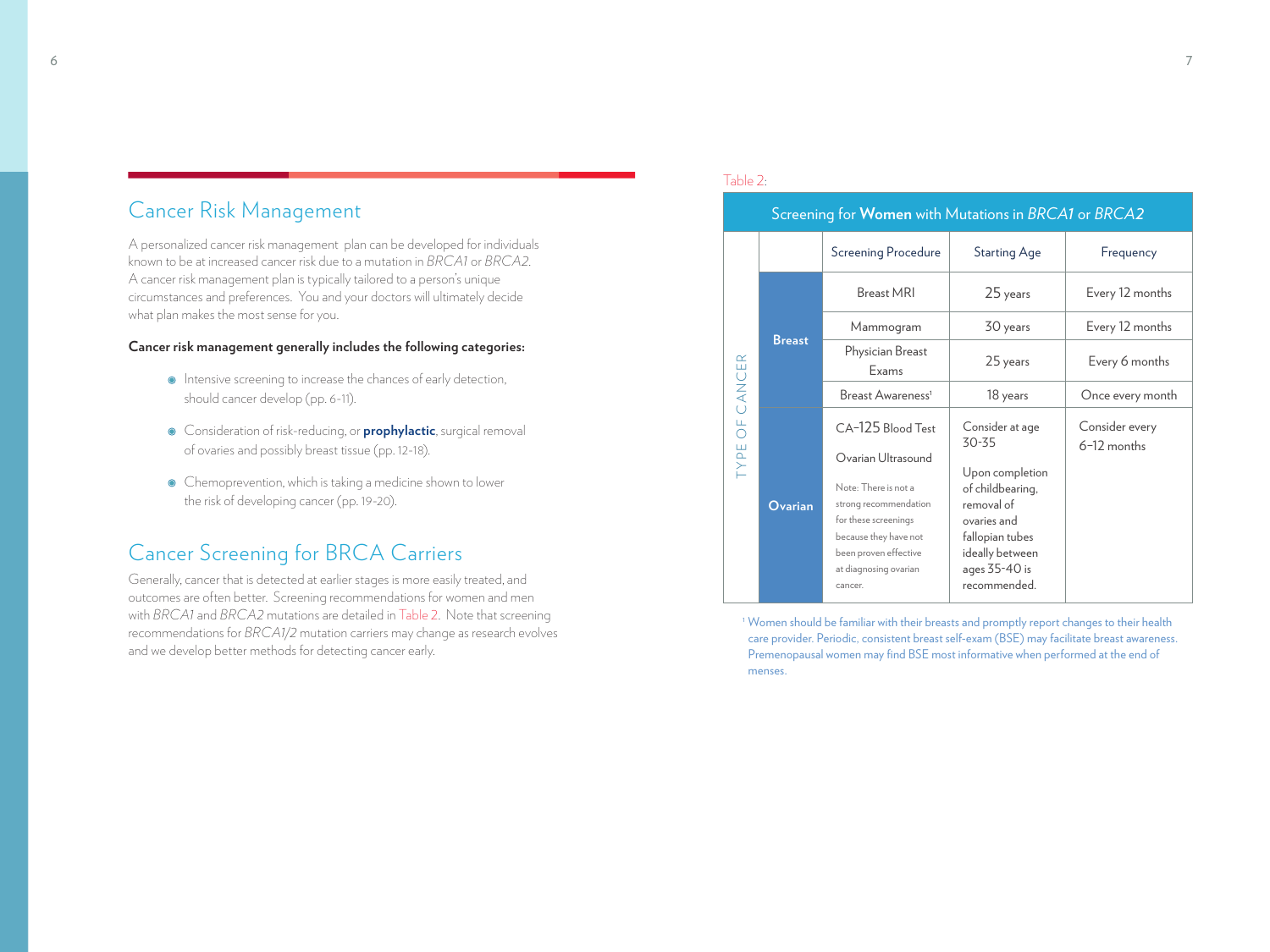#### Table 2 Continued:

| Screening for Men with Mutations in BRCA1 or BRCA2 |               |                                            |                         |                 |
|----------------------------------------------------|---------------|--------------------------------------------|-------------------------|-----------------|
| ШI                                                 |               | <b>Screening Procedure</b>                 | <b>Starting Age</b>     | Frequency       |
| CANCI<br>Щ<br><b>TYPE</b>                          | <b>Breast</b> | <b>Physician Breast Exams</b>              | 35 years                | Every 12 months |
|                                                    | Prostate      | Prostate Exam and PSA<br><b>Blood Test</b> | $40$ years <sup>2</sup> | Once every year |

<sup>2</sup> Recommend prostate cancer screening for *BRCA2* carriers start between ages 40-45. Screening could be considered for *BRCA1* mutation carriers.

#### Breast Cancer Screening

Screening for breast cancer will not decrease the chance that cancer will develop. However, breast cancer screening aims to detect breast cancer early, when it is most treatable. Both men and women with *BRCA1/2* mutations should be screened for breast cancer. However, since lifetime breast cancer risk and anatomy differs between women and men, breast cancer screening for women and men are discussed separately below.

### Breast Cancer Screening for Women

Over the years, researchers have developed specialized breast cancer screening strategies for *BRCA1/2* carriers. This means starting screening at an earlier age and using several different screening methods more frequently. Intensive breast cancer screening starts at age 25 for BRCA-positive women; although, it may be recommended an individual start screening at an earlier age based on the youngest age of breast cancer in the family. For women, screening involves a clinical breast exam every 6-12 months and an annual breast MRI starting at age 25. At age 30, annual mammography is added and is alternated with breast MRI every six months.

A **mammogram** is a low-dose X-ray that creates images of the inside of the breasts. Mammography can detect some suspicious breast changes that are too small or too deep to be felt on breast examination. A newer technology, called 3-dimensional (3D) mammography, or breast **tomosynthesis**, can be done in combination with traditional mammography. How much this modality adds in individuals already getting breast MRIs is unknown.

A breast MRI (Magnetic Resonance Imaging) uses a magnetic field to create clear detailed pictures of the inside of your breasts. The breast is mildly compressed during the procedure while you are lying on your stomach. An intravenous injection of a contrast agent that increases the quality of the imaging is required. A substance called gadolinium is often used for this purpose and although it is very sensitive for the detection of invasive breast cancer, it is also associated with a high rate of false positive results that can lead to unnecessary procedures and increased anxiety. In addition, the Food and Drug Administration requires that patients and providers be warned regarding gadolinium-based contrast agents because the metal remains in the body, including the brain, for months or years, after receiving these drugs. Gadolinium retention has not been directly linked to adverse health effects in patients who have normal kidney function and the FDA concluded that the benefit of all approved gadolinium-based contrast agents continues to outweigh any potential risks. Gadolinium levels in the body are lowest after administration with certain agents, specifically Dotarem, Gadavist, and ProHance.

Women with *BRCA1/2* mutations should have "breast awareness," meaning they should be familiar with their breasts and promptly report changes to their healthcare provider. Periodic, consistent breast self-exam (BSE) may facilitate breast awareness. Premenopausal women may find BSE most informative when performed at the end of their menses. Given that many women will not undergo genetic testing until age 25, breast self-exam should be considered by all women from families with *BRCA1/2* mutations.

## Breast Cancer Screening for Men

For men with *BRCA1/2* mutations, breast cancer screening generally starts at age 35 with annual clinical breast exams. In a clinical breast exam, a medical provider examines the chest wall by touch to detect any lumps or differences. Men are also recommended to receive breast self-exam training and education starting at age 35. Breast self-exam can help men become familiar with their breast tissue in order to promptly report changes to their healthcare provider.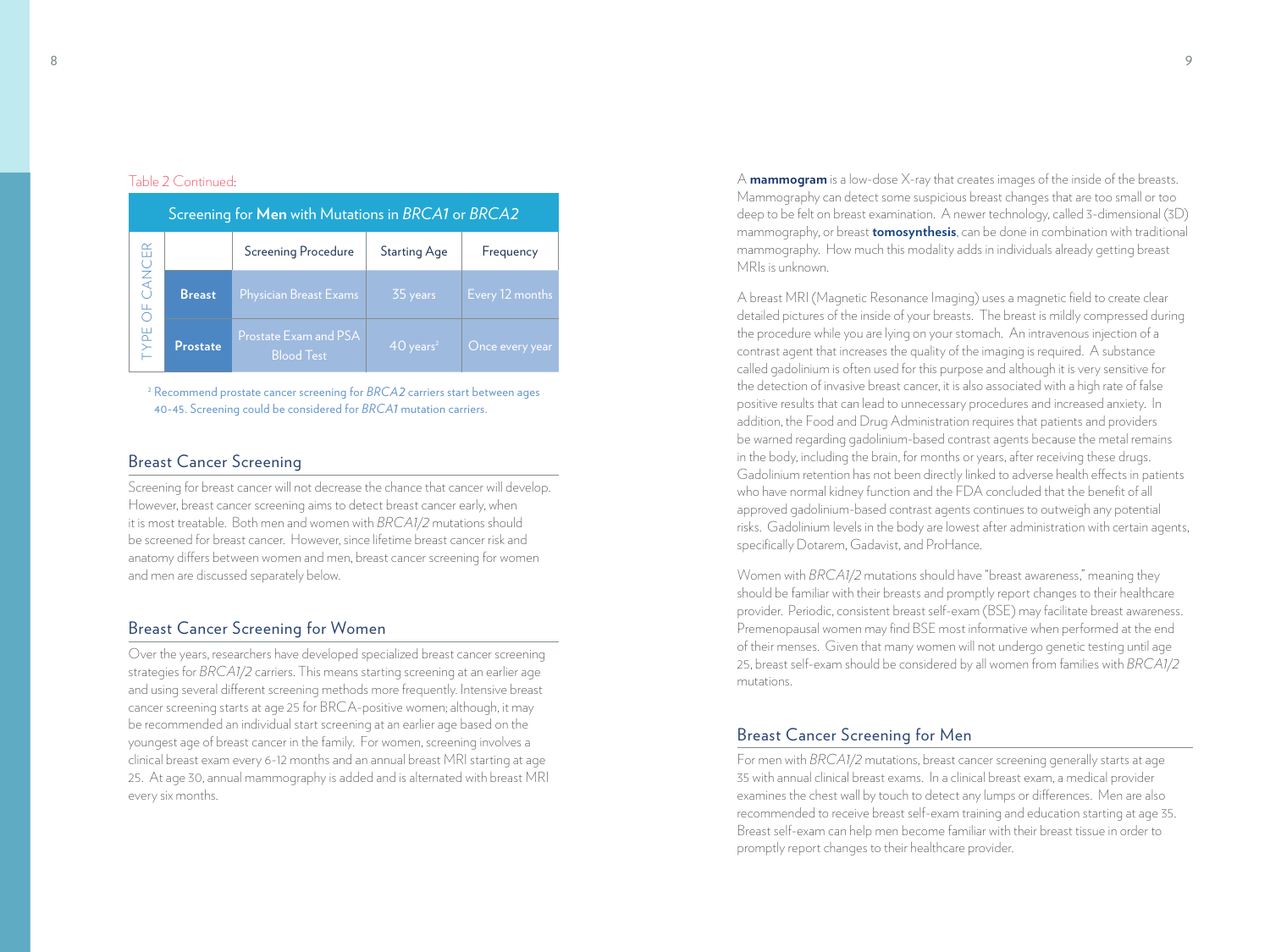### Ovarian Cancer Screening

Ovarian cancer screening involves a transvaginal ultrasound and a blood test called CA-125, which can be considered every 6-12 months starting between ages 30-35.

Ultrasound is an imaging technique that uses sound waves to create a picture. By inserting an ultrasound probe into a woman's vagina, doctors can look at the ovaries. However, transvaginal ultrasound often fails to detect ovarian cancer at an early stage and can detect changes in the ovaries that are not actually cancer.

CA-125 is a protein in the blood shed from damaged ovary cells and is often elevated in women with ovarian cancer. However, CA-125 can also be elevated for other reasons unrelated to cancer and many early stage ovarian cancers do not cause an elevated CA-125.

These available methods for ovarian cancer screening often fail to detect ovarian cancer at an early stage. Therefore, it is at the discretion of the doctor and woman whether these methods are used to screen for ovarian cancer before a woman decides to have surgery to remove her ovaries and fallopian tubes.

#### Prostate Cancer Screening

It is recommended that men with *BRCA2* mutations initiate prostate cancer screening between ages 40 and 45. Men with *BRCA1* mutations may also consider starting prostate cancer screening by age 45. Prostate cancer screening includes Prostate Specific Antigen (PSA) blood test and digital rectal exam (DRE). In men with BRCA mutations, in particular *BRCA2* mutations, prostate cancers tend to occur at a younger age and may be more aggressive than prostate cancer in men without mutations. Prostate cancer screening remains controversial for men in the general population, although screening may be more beneficial for men with BRCA mutations due to the increased risk of prostate cancer and the increased proportion of those cancers that are aggressive in nature.

## Pancreatic Cancer Screening

There are no consensus guidelines for pancreatic cancer screening, even in BRCA mutation carriers. Individuals with a strong family history of pancreatic cancer and a *BRCA1* or *BRCA2* mutation may consider screening for pancreatic cancer. The goal of pancreatic screening is to identify pancreatic cancer at earlier and more treatable stages. Although the goal of pancreatic cancer screening is early detection, there is currently very limited data to suggest that pancreatic cancer screening consistently detects pancreatic cancers at an early, treatable stage.

We recommend that if pancreatic cancer screening is pursued, it be done as a part of a clinical research study at a center with significant experience and expertise in pancreatic cancer screening.

Screening for pancreatic cancer is typically performed by upper endoscopic ultrasound or abdominal MRI. Upper endoscopic ultrasound involves placing an instrument called an endoscope down your throat while you are under sedation. The endoscope uses sound waves to produce images of your pancreas. Abdominal MRI uses a magnetic field to create detailed pictures of your pancreas. If any suspicious findings are seen on either of these tests, additional tests may be required. Screening can lead to invasive diagnostic procedures like biopsies which themselves increase the chance for pancreatitis (painful inflammation of the pancreas), or even a surgery that reveals only benign findings.

For these reasons, prior to undergoing pancreatic cancer screening, an in-depth discussion is advised to consider the potential benefits, risks and limitations of the procedures.

At the University of Pennsylvania, our screening protocols employ endoscopic ultrasound. In addition, there may be clinical trials of new methods of pancreatic cancer screening that you can learn more about as a part of your consultation.

Note that clinical trials of pancreatic cancer screening do not generally cover the cost of endoscopic ultrasound or imaging, which are billed to you or your insurance as a part of your clinical care. While pancreatic cancer screening is considered primarily for individuals with a BRCA mutation and a family history of pancreatic cancer, there may be some options for individuals with BRCA mutations without a family history of pancreatic cancer. For current studies and more detailed information, please visit the Pancreatic Cancer section of the following Penn Medicine website: **www.pennmedicine.org/cancer/navigating-cancercare/programs-and-centers/gastrointestinal-cancer-genetics-and-risk-evaluationprogram/clinical-trials-and-research**.

### Research Screening Options

There are multiple research studies currently being conducted through the Basser Center for BRCA aimed at finding better methods for detecting BRCA-related cancers early. It is hoped these studies will find even better ways to manage high-risk individuals. Current cancer screening opportunities for which you are eligible will be discussed with you as part of your genetic counseling sessions.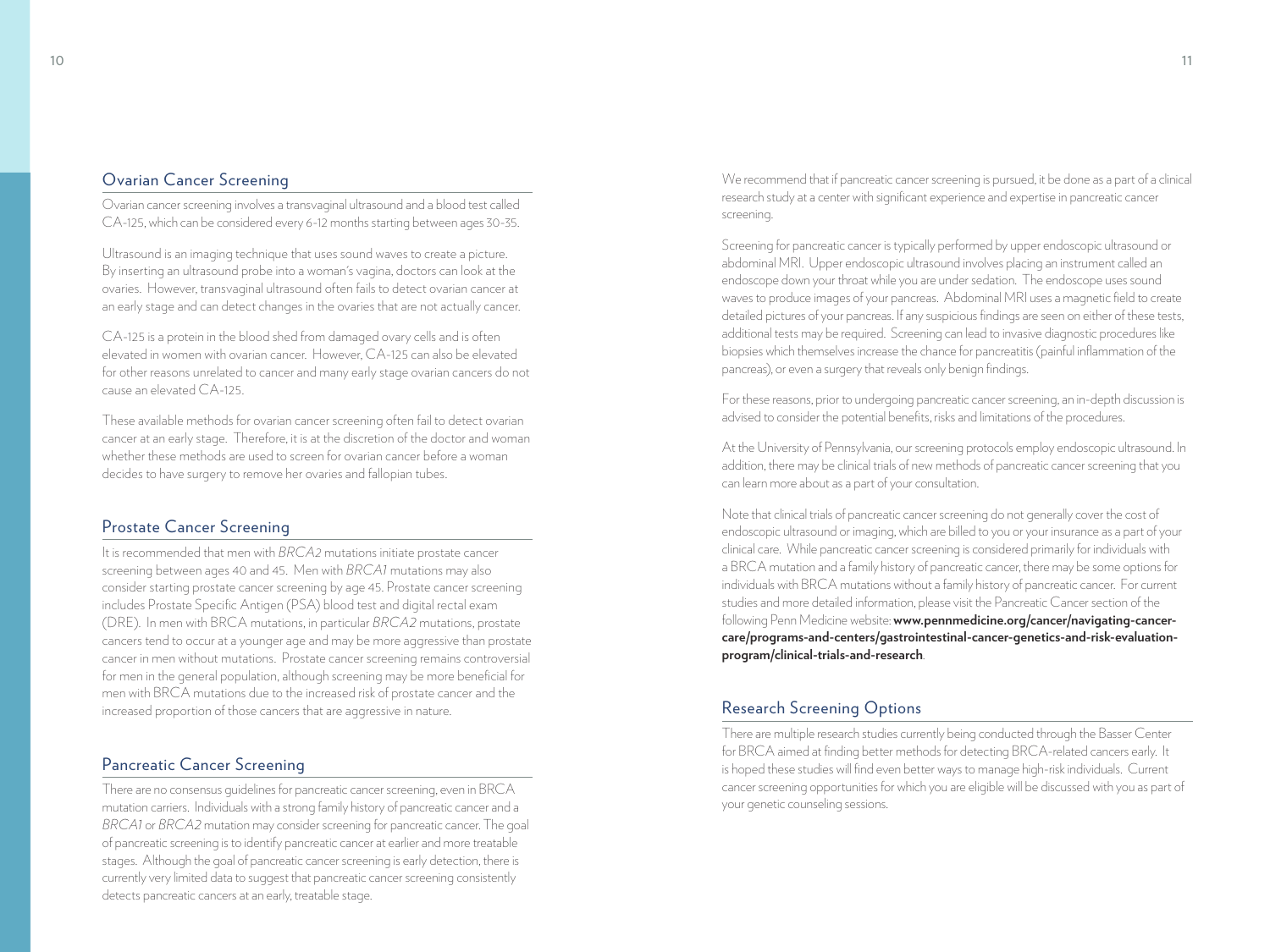## Surgical Options for Women with *BRCA1/2* Mutations

**Risk-reducing (prophylactic) mastectomy** is the removal of healthy breast tissue. It is the most aggressive and effective strategy available to reduce breast cancer risk. Some women with *BRCA1/2* mutations choose this option. We and others have completed studies showing this procedure lowers breast cancer risk by at least 90 percent in women with *BRCA1* and *BRCA2* mutations. The estimated risk of developing a breast cancer after risk-reducing mastectomy is 1-2%.

However, breast cancer screening is a reasonable alternative to risk-reducing mastectomy. Screening for breast cancer is usually effective in finding breast cancer at an early stage, particularly when MRI is used as one of the screening components. Some types of breast cancer, even if found at an early stage, may still require chemotherapy. This may impact the decisions of some women regarding risk-reducing mastectomy. Increased breast cancer screening can also be used in combination with medications shown to reduce breast cancer risk.

Reviewing a person's breast cancer risk by age or decade with a genetic counselor can be helpful in determining when to consider the option of prophylactic surgery (see Graphs 1 and 2). Surgery is a very personal decision and we recommend women fully investigate all their options.

For women considering a prophylactic mastectomy, it is often helpful to consult with a plastic surgeon to learn about options for breast reconstruction.

Options for breast reconstruction include implant and tissue-based reconstruction. It is important to discuss your options with your surgeon, including the pros and cons of different types of surgery, recovery time, and potential risks of surgery.

Implant-based reconstruction is a one- or two-step procedure that takes place over two to sixth months. In some situations, implants can be placed at the time of mastectomy in a one-step procedure. In two-step reconstruction, a **tissue expander**, which is a balloon device, is placed underneath the skin and muscles of the chest wall. Then, over a period of several months, the expanders are inflated in the office to stretch the muscles and tissue to accommodate the implants. In the second step, the tissue expander is replaced with an implant. Recovery time from these two surgeries is generally two to four weeks.

In autologous or free "flap" surgery, the breast is reconstructed from an individual's own tissue, using skin, fat, and occasionally muscle from another part of the body, often the lower abdomen. This is performed in a single surgery. The hospital stay and recovery time are longer than for implant reconstruction surgery, with a recovery time of approximately six to eight weeks.

Implant and free-flap options also have different potential complications. For example, implants are not permanent and require maintenance. All implants have a concern for "rupture" and it is recommended that implants be replaced every 10-15 years, on average. In addition, there is a risk of infection, hardened scar tissue (called capsular contracture), and a rare implant-associated lymphoma (mostly with textured implants). For free flap surgery, major potential risks are complications of the abdomen including scar and hernia. There is also a risk that the tissue fails.

Given these complexities, we encourage all women considering risk-reducing mastectomy to gather detailed information from their plastic surgeons and take the time they need to make a thoughtful decision.

In addition to deciding whether to have risk-reducing mastectomy, individuals must consider the timing of such procedures in terms of age and breast cancer risk. Although the lifetime risk for breast and ovarian cancer are high in *BRCA1* and *BRCA2* mutation carriers, they vary across ages.

The below graphs of breast and ovarian cancer risk by age are from a large study that combined patients from multiple institutions (Kuchenbaecker et al. 2017 in JAMA). The risks presented are up to age 80. Like the cancer risks cited earlier in the booklet, the risks below may differ from other sources.

Nonetheless, the graphs of cancer risk by decade are helpful for understanding the trends in cancer risk over a lifetime and may help inform decisions about the timing of surgeries.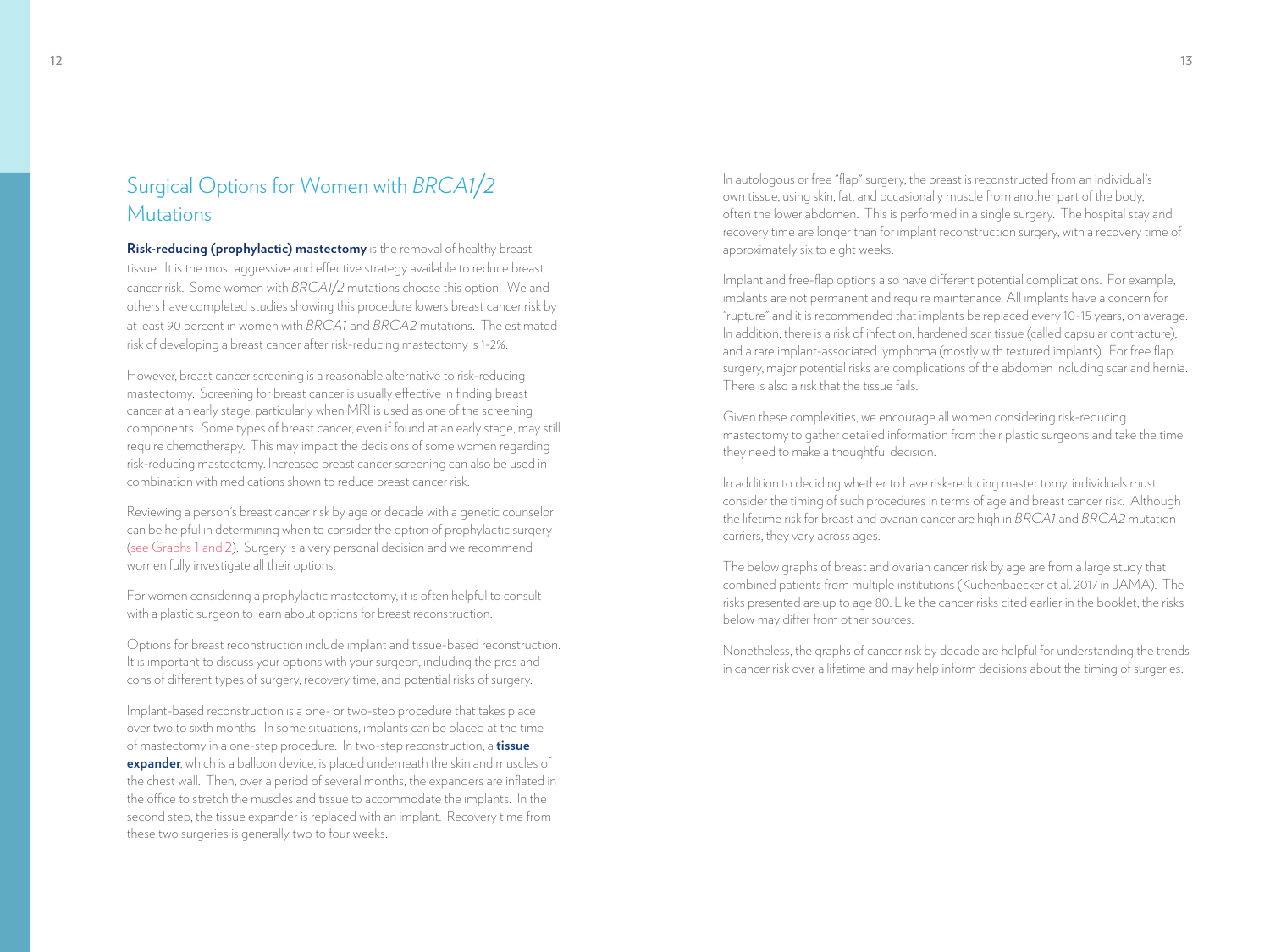

#### *Graph 1: BRCA1* Breast Cancer Risk by Decade

The blue bars indicate the average risk (percent chance) that a woman with a *BRCA1* mutation will develop breast cancer by each age noted across the bottom. The vertical line on each bar is called an "error bar" and represents the range in which the true risk likely falls.

#### *Graph 2: BRCA2* Breast Cancer Risk by Decade



The blue bars indicate the average risk (percent chance) a woman with a *BRCA2* mutation will develop breast cancer by each age noted across the bottom. The vertical line on each bar is called an "error bar" and represents the range in which the true risk likely falls.

### *Risk-Reducing Bilateral Salpingo-Oophorectomy*

Risk-reducing **bilateral salpingo-oophorectomy (BSO)** is the removal of healthy ovarian and fallopian tube tissue. We strongly recommend risk reducing BSO surgery after childbearing has been completed. The major decision is the timing of the procedure.

Current guidelines recommend salpingo-oophorectomy by age 35-40, although the recommendations around the timing of this procedure do vary because in general, ovarian cancer onset is earlier in *BRCA1* than *BRCA2,* as discussed below. Recent studies suggest this approach will reduce ovarian cancer risk by as much as 70-90 percent.

Fallopian tube cancers are very rare but occur more frequently in women with *BRCA1* and *BRCA2* mutations. It is routine for fallopian tubes to be removed at the time of oophorectomy. There is some evidence that ovarian cancers start in the fallopian tubes. Given this, some women ask about having a **salpingectomy**, a surgery where the fallopian tubes, but not the ovaries, are removed. Salpingectomy is not a standard of care for risk reduction, although clinical trials of this surgery as an interim step with delayed oophorectomy are ongoing. It is not known if salpingectomy with delayed oophorectomy is equally effective at reducing ovarian cancer risk as the standard approach of removing the ovaries and fallopian tubes at the same time.

Despite pursuing risk-reducing bilateral salpingo-oophorectomy, a small number of women will still develop cancer of the lining of the abdomen, known as primary peritoneal cancer. This is a disease that behaves like advanced ovarian cancer.

In addition to significantly reducing ovarian cancer risk, it appears removing the ovaries from premenopausal women also reduces breast cancer risk, though to what degree risk is reduced and whether *BRCA1* and *BRCA2* mutation carriers both gain this benefit is unknown.

Therefore, the overall benefit of risk-reducing salpingo-oophorectomy is very significant. This is important since screening for ovarian cancer is very limited and usually does not detect ovarian cancer in the early stages.

For premenopausal women, risk-reducing salpingo-oophorectomy reduces estrogen levels which can impact bone and heart health and bring about menopausal symptoms such as hot flashes, vaginal dryness, mood swings, and sleep disturbances.

However, once a woman has gone through natural menopause (no periods for over a year), her ovaries are not expected to produce estrogen. Therefore, removing healthy ovaries in a woman who has naturally gone through menopause is not expected to have an impact on her symptoms of menopause.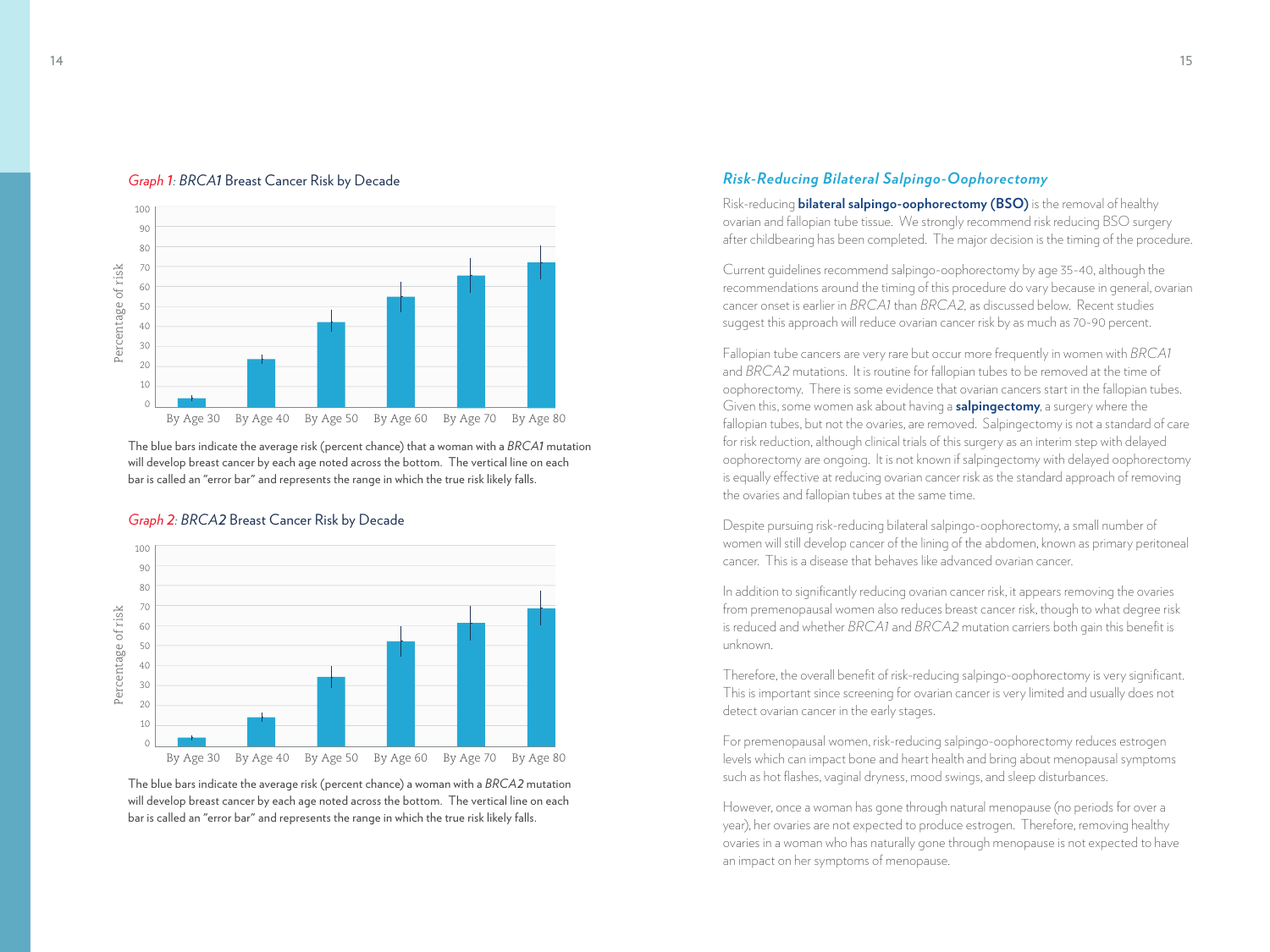The potential side effects of risk-reducing salpingo-oophorectomy are detailed in later sections on hormone replacement therapy in premenopausal and postmenopausal women (pp.18-19).

In deciding on the timing of risk-reducing salpingo-opphorectomy, it can be helpful to consider how the risk of ovarian cancer varies across ages and depending on whether a woman carries a *BRCA1* and *BRCA2* mutation. The risk of ovarian cancer and the average age at the time a woman is diagnosed with ovarian cancer does differ between *BRCA1* and *BRCA2* mutation carriers. Ovarian cancer risk becomes more significant for women in their 40s, 50s, and beyond. Even in women with *BRCA1/2* mutations, it is uncommon to be diagnosed with ovarian cancer before the age of 40. It is important to discuss these issues with your providers and how they relate to the timing of risk-reducing BSO. The below graphs (Graph 3 and Graph 4) provide information on ovarian cancer risk by age for carriers of *BRCA1* and *BRCA2* mutations.

As noted earlier, the below graphs of ovarian cancer risk by age are from a large study that combined patients from multiple institutions (Kuchenbaecker et al. 2017 in JAMA). The risks presented are up to age 80 and like the cancer risks cited earlier, the risks below may differ from other sources.

#### *Graph 3: BRCA1* Ovarian Cancer Risk by Age



The blue bars indicate the average risk (percent chance) a woman with a *BRCA1* mutation will develop ovarian cancer by each age noted across the bottom. The vertical line on each bar is called an "error bar" and represents the range in which the true risk likely falls.



#### *Graph 4: BRCA2* Ovarian Cancer Risk by Age

10  $\overline{0}$ 

The blue bars indicate the average risk (percent chance) a woman with a *BRCA2* mutation will develop ovarian cancer by each age noted across the bottom. The vertical line on each bar is called an "error bar" and represents the range in which the true risk likely falls.

By Age 30 By Age 40 By Age 50 By Age 60 By Age 70 By Age 80

#### *Consideration of hysterectomy at time of prophylactic BSO*

Some women choose to have their uterus removed at the same time their ovaries and fallopian tubes are removed. There are both advantages and disadvantages to this approach.

In terms of advantages, removal of the uterus decreases a woman's chance of developing uterine cancer. Limited data suggest a higher chance to develop serous uterine cancer in *BRCA1* mutation carriers. The overall chances remain low but may be higher than average risk women and more research is needed before this association is fully understood. Regardless, the medications like tamoxifen that are considered to reduce breast cancer risk in women who carry BRCA mutations are associated with a slightly increased risk for uterine cancer. This may factor into surgical decisions for women who plan to manage their risk with chemoprevention medications which are discussed in detail below.

Furthermore, since the fallopian tube connects the ovaries to the uterus, there is a possible chance of fallopian tube cancer developing where the tubes have been removed from the uterus. Although possible, it is unlikely to happen given that most fallopian tube cancers do not start in the side of the tube which attaches to the uterus.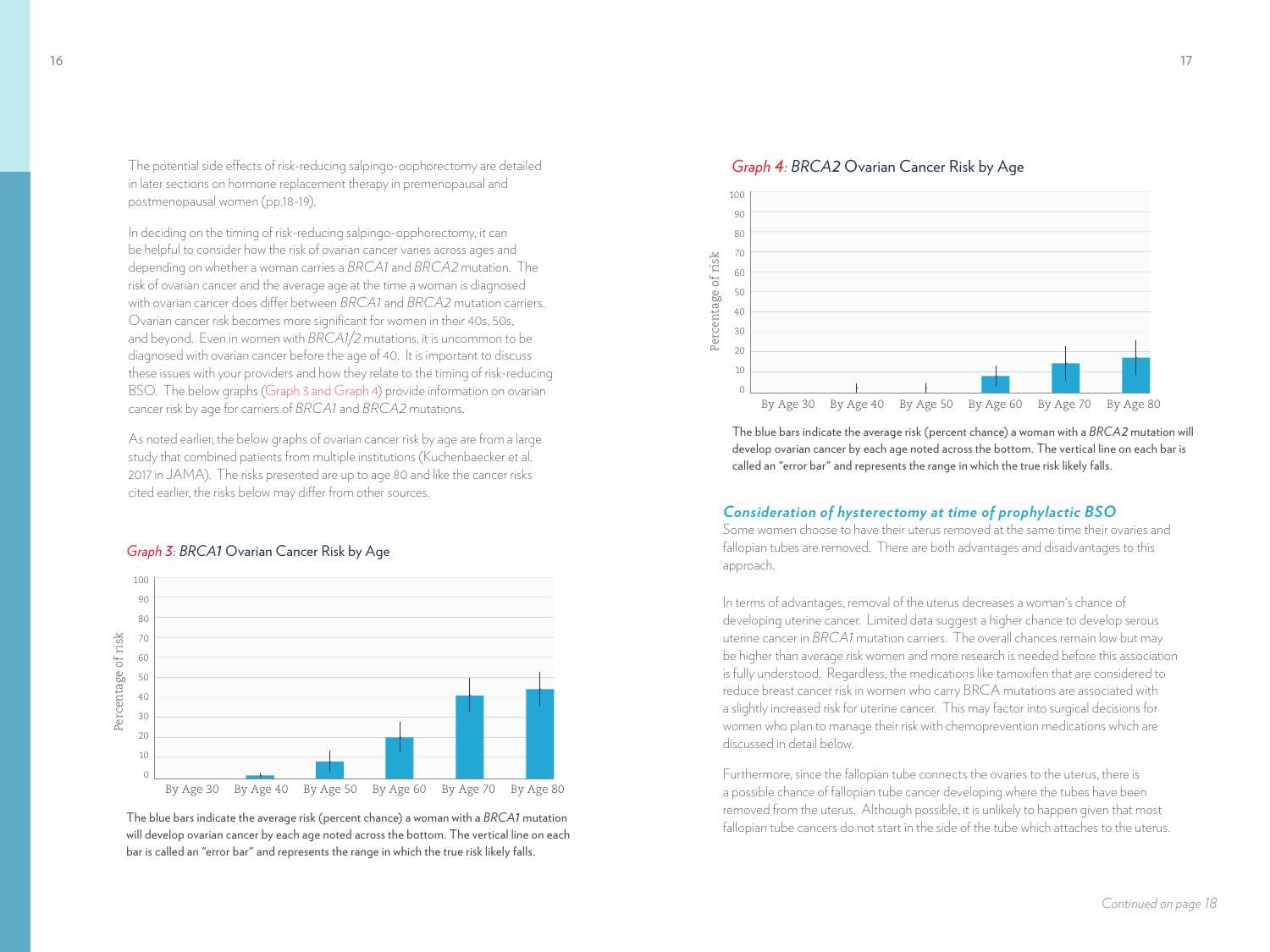The last possible advantage of **hysterectomy** in premenopausal women who carry BRCA mutations is that it helps to simplify hormone replacement after riskreducing oophorectomy, as detailed below. This is because the type of hormone replacement therapy (HRT) prescribed for premenopausal women who have had their ovaries removed depends on whether a woman still has her uterus, as detailed below.

In addition, for women with considerations such as abnormal bleeding, symptomatic fibroids, or abnormal PAP smears, there may be additional benefits to hysterectomy. It is therefore important to review your personal history with your doctor.

However, there are disadvantages of hysterectomy for women to consider. The recovery time for surgery involving the removal of both the uterus and the ovaries and fallopian tubes is longer than for surgery to remove only the ovaries and tubes alone. Removal of the uterus may also result in more complications and a longer recovery time than removal of the ovaries and tubes alone. The only "required" surgery for *BRCA1/2* mutation carriers is the removal of the ovaries and fallopian tubes. We encourage you to discuss these issues in more detail with your providers.

## Hormone Replacement Therapy in Premenopausal Women after Risk-Reducing Salpingo-Oophorectomy

While risk-reducing salpingo-oophorectomy significantly reduces ovarian cancer risk, there are additional health issues that need to be addressed. Reducing estrogen levels at a young age increases a woman's risk of osteoporosis and heart disease. Post-surgery, some women may also experience menopausal symptoms such as hot flashes, vaginal dryness, mood swings, and sleep disturbances. To help address menopausal symptoms, women with *BRCA1/2* mutations and no history of breast cancer typically have the option of hormone replacement therapy for several years after having their ovaries removed.

We recognize many women at high risk of breast cancer will feel anxious about taking hormonal medications. Discussions with the clinicians at Penn Medicine's Basser Center, along with your personal physicians are usually helpful in making these difficult decisions.

## Hormone Replacement Therapy in Postmenopausal Women with *BRCA1/2* Mutations

In women without *BRCA1/2* mutations there is not routine use of HRT in the postmenopausal period. Postmenopausal women over the age of 50 with a *BRCA1/2* mutation and intact breast tissue should discuss the pros and cons with their doctors. Lastly, women with a previous breast cancer diagnosis are discouraged from using HRT.

Therefore, pre- and postmenopausal women should discuss alternative non-hormonal interventions with their doctors. Options include acupuncture, and non-hormonal medications that can be discussed with their providers.

## Chemoprevention: Medications that Reduce Breast Cancer Risk

Chemoprevention, taking a medicine in an attempt to lower cancer risk, can provide additional choices for high-risk women. There is very limited data on these medications specifically in *BRCA1* and *BRCA2* mutation carriers. Three common examples are tamoxifen, raloxifene (Evista), and aromatase inhibitors (AIs).

#### Tamoxifen

Tamoxifen has been used for more than 40 years to treat women with breast cancer. Usage is also associated with reduced numbers of breast cancer occurrences in the opposite breast. A national study of over 13,000 healthy women at increased risk determined tamoxifen can lower the risk of developing breast cancer by 49 percent. This finding was very significant, and tamoxifen is the first FDA approved medication shown to lower breast cancer risk in healthy women. Tamoxifen was also associated with some protection from bone loss in postmenopausal women. Drawbacks to taking tamoxifen include a small increased risk for uterine cancer and a small increased risk for pulmonary embolism (a blood clot in the lung), deep vein thrombosis (a blood clot in a major vein), and cataracts.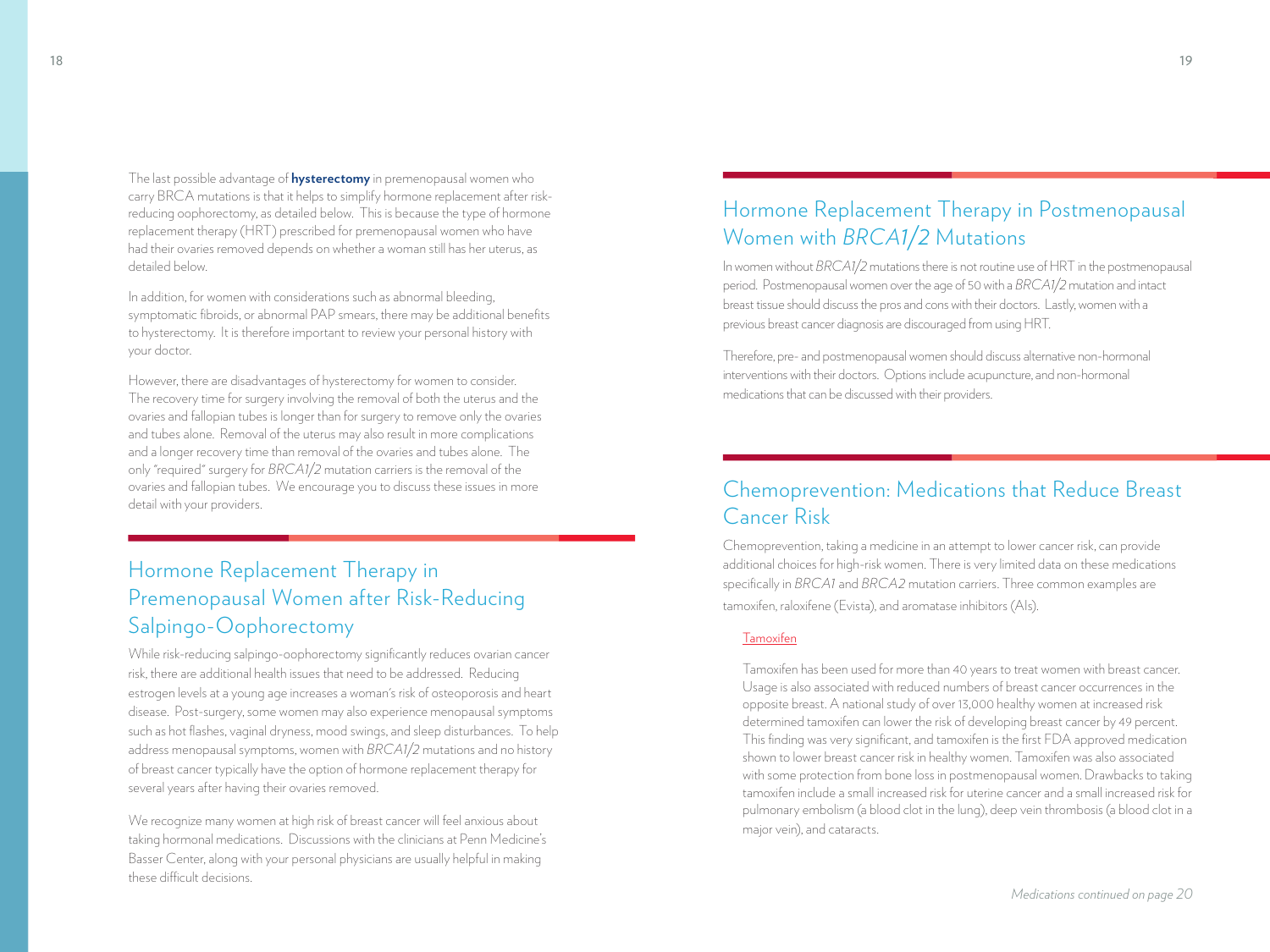#### *Raloxifene, Medications continued from page 19*

#### Raloxifene

In postmenopausal women, raloxifene (also called Evista) has been shown to decrease the risk of breast cancer and to benefit bone density and cholesterol levels. Therefore, this option can be an excellent choice for women with bone loss. Raloxifene is not associated with an increased risk for uterine cancer. Like tamoxifen, raloxifene has risks that must be weighed against the benefits in consultation with your physician.

#### Aromatase Inhibitors

Aromatase inhibitors (AIs) are another class of medications being investigated for their ability to reduce breast cancer risk in post-menopausal women.

In the future, there will likely be additional medications available for chemoprevention in those with mutations in *BRCA1* and *BRCA2*. It is important to know all current options, including the risks and benefits of each option before making a decision.

When a new medicine for chemoprevention is tested to determine how much it can reduce cancer risk, it is typically offered as part of a clinical trial. People found to have a *BRCA1/2* mutation should be informed about all the chemoprevention trials available, including the risks and benefits, before deciding about this option. Participation in these trials is strongly encouraged.

## Birth Control Pills in Women with *BRCA1/2* Mutations

There have been several studies published examining the safety of birth control pills in women with a *BRCA1/2* mutation. Birth control pills, also known as oral contraceptives, work in part by preventing a woman from ovulating. Preventing a woman from ovulating is usually associated with a decreased risk for ovarian cancer. Some studies suggest the risk reduction for ovarian cancer can be as much as 50%.

There are some conflicting findings about the association between birth control pills and breast cancer risk. Some studies have shown there may be a small

increased risk of breast cancer associated with these medications. More research is underway to help answer these important questions.

Ultimately, balancing the potential risk of breast cancer (for which we do have effective screening) against the significantly reduced risk for ovarian cancer and the potential need for effective birth control is complex.

In addition, it is important to consider the other benefits and risks of birth control pills. Birth control pills can effectively prevent pregnancy when taken as instructed. They may also help regulate the menstrual cycle, reduce menstrual cramps, and lighten periods. Birth control pills can cause side effects like altered levels of sexual desire, spotting or bleeding between periods, and sore breasts, but these generally go away after two to three months. Rare, serious side effects of birth control include blood clots and heart attack. Given the wide range of benefits and risks, discussion on an individual basis is strongly encouraged.

## Family Planning and Reproductive Options

There are some considerations for BRCA carriers planning to start or expand their family. Decisions regarding family planning are very personal; there is no wrong or right approach.

A man or woman who has a mutation in *BRCA1* or *BRCA2* has a 50% chance of passing down the mutation to each of their children (son or daughter). A parent with a BRCA mutation may pass the mutation along to one, some or none of their children. Many families with a known BRCA mutation accept the 50% risk of passing on the BRCA mutation to their children and do not pursue any interventions.

Couples also have the option to consider reproductive technologies to greatly reduce the chance of passing a known mutation to their children. PGT-M (**preimplantation genetic testing for monogenic**/single **gene** defects such as *BRCA1* and *BRCA2*) can be performed prior to a pregnancy used in combination with **in vitro fertilization (IVF)** to test fertilized eggs for a specific gene mutation.

There are several steps involved in PGT-M and IVF. One of the first steps in being able to consider PGT-M is to identify the genetic mutation in the parent. One of the next steps involves creating a specific PGT-M test probe at a specialty laboratory which is unique to each family. This process may involve obtaining DNA samples from other members in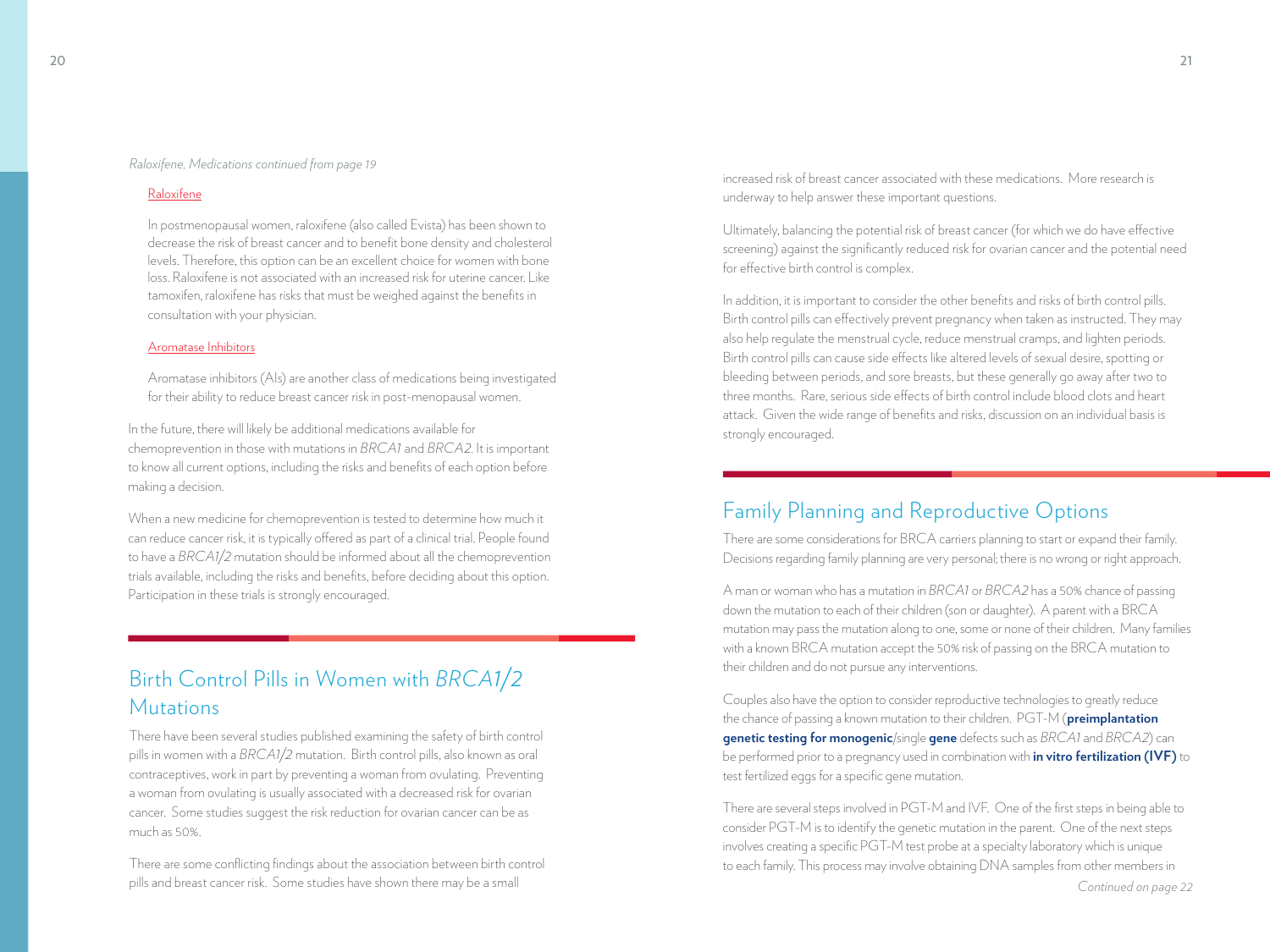#### *Continued from page 21*

the family. Once the eggs are fertilized, they will be tested to determine which of the fertilized eggs do not have the gene mutation. This is done using the specific PGT-M test created for your family and once tested, the fertilized eggs that do not have the gene mutation can then be implanted. This process is not always straightforward and it can be useful to discuss this further with genetic counselors with specialized expertise in reproductive genetic testing.

PGT-M does not guarantee transferred fertilized eggs will lead to a full-term, healthy pregnancy. PGT-M and IVF can be costly and coverage can vary greatly depending on insurance plan. Those who are interested in PGT-M may discuss it in greater detail with their genetics providers and may be referred to a fertility clinic specializing in this service for more information.

### Fanconi Anemia

Fanconi Anemia is a rare condition, occurring in 1 in 360,000 births, characterized by skeletal differences including underdeveloped or absent thumbs, short stature, developmental delay, bone marrow failure (inability to make red and white blood cells as well as platelets), and risk for blood and non-blood related cancers. Symptoms may be present at birth, or in early childhood, and signs of bone marrow failure are often present by ages 7 or 8. Inheriting two *BRCA2* mutations (a *BRCA2* gene mutation from mother and a *BRCA2* gene mutation from father) is one cause of Fanconi Anemia. This type of inheritance is called autosomal recessive inheritance.

A person with a *BRCA2* mutation has about a 1 in 1,200 chance of having a child with Fanconi Anemia. This is based on the general population chance of having a *BRCA2* mutation (1 in 300) and the chance that if both parents are carriers, they will have an affected child (1 in 4). If there is reason to believe your chances are significantly higher than this, then it will be individually discussed. Those who are concerned about risks for conditions affecting future children may benefit from consultation with a prenatal genetics program around the time of pregnancy planning.

## Implications for Family Members

Hereditary breast and ovarian cancer syndrome can be passed down through the family by both men and women. There is a 50% (1 in 2) chance that a person with a BRCA mutation will pass the mutation to each of their children. This is called autosomal dominant inheritance. Testing relatives will determine whether or not they inherited the BRCA mutation. Relatives who do not have the mutation and who do not have a significant family history of cancer on the other side of their family are NOT at increased risk for BRCA-associated cancers and would only need to follow cancer surveillance recommendations for the general population, and cannot pass the family mutation on to their children.

We strongly encourage individuals to share information about their positive genetic testing result with other female and male relatives (including children, siblings, parents, aunts/uncles, and cousins) given its significance for their health. Often genetic counselors can provide resources such as a letter to help share your results with relatives. Family members will need a copy of your genetic test report (listing your specific mutation) in order to have their testing properly arranged.

Learning about the presence of an inherited mutation that increases risk for cancer can also possibly impact family relationships. While we strongly encourage people to share genetic testing information with relatives, ultimately each family member will need to choose whether or not to be tested.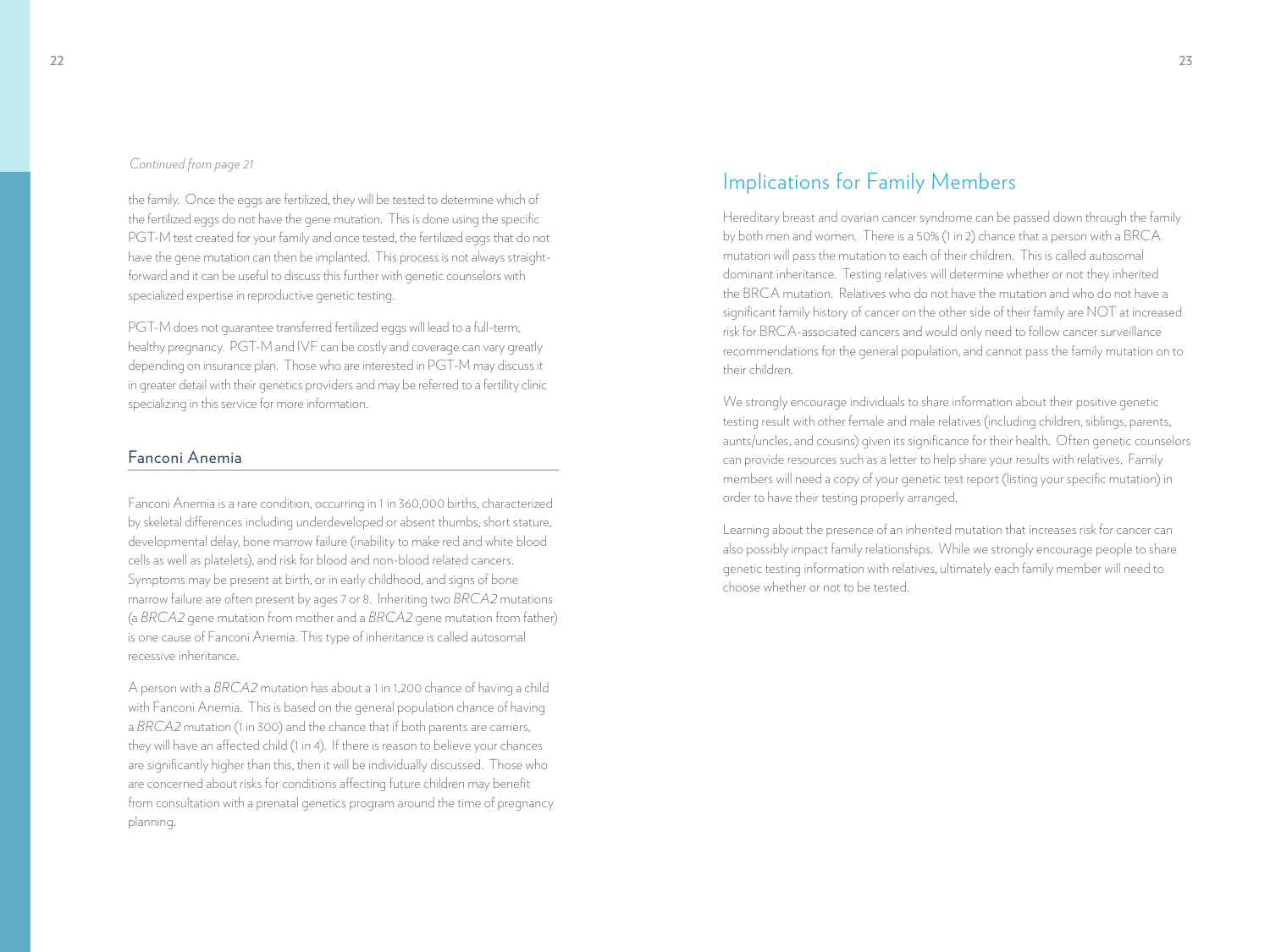## Children (Individuals under age 18)

Sharing information about cancer with children can be challenging to navigate. For individuals looking for guidance, there are specific resources that have been developed to help parents make decisions about how and when to share cancer risk information with their children. For example, the patient support and advocacy group, FORCE, has developed a booklet on "Talking About BRCA In Your Family Tree" that can be accessed at **www.facingourrisk.org/ understanding-brca-and-hboc/publications/documents/booklet-talkingabout-brca-family.pdf**

It is important to keep in that mind that children are not currently candidates for BRCA testing since there is no known cancer risk or medical intervention that takes place during childhood, and testing may be psychologically difficult for children. In addition, all individuals should be given the chance to make their own informed decision about testing, and to decide when the timing is right to obtain that information.

> "The Basser Center for BRCA truly advanced our work and is bringing us closer to the day when we can stop BRCA-related cancers before they ever appear."

> > Susan Domchek, MD Basser Professor in Oncology Executive Director, Basser Center for *BRCA*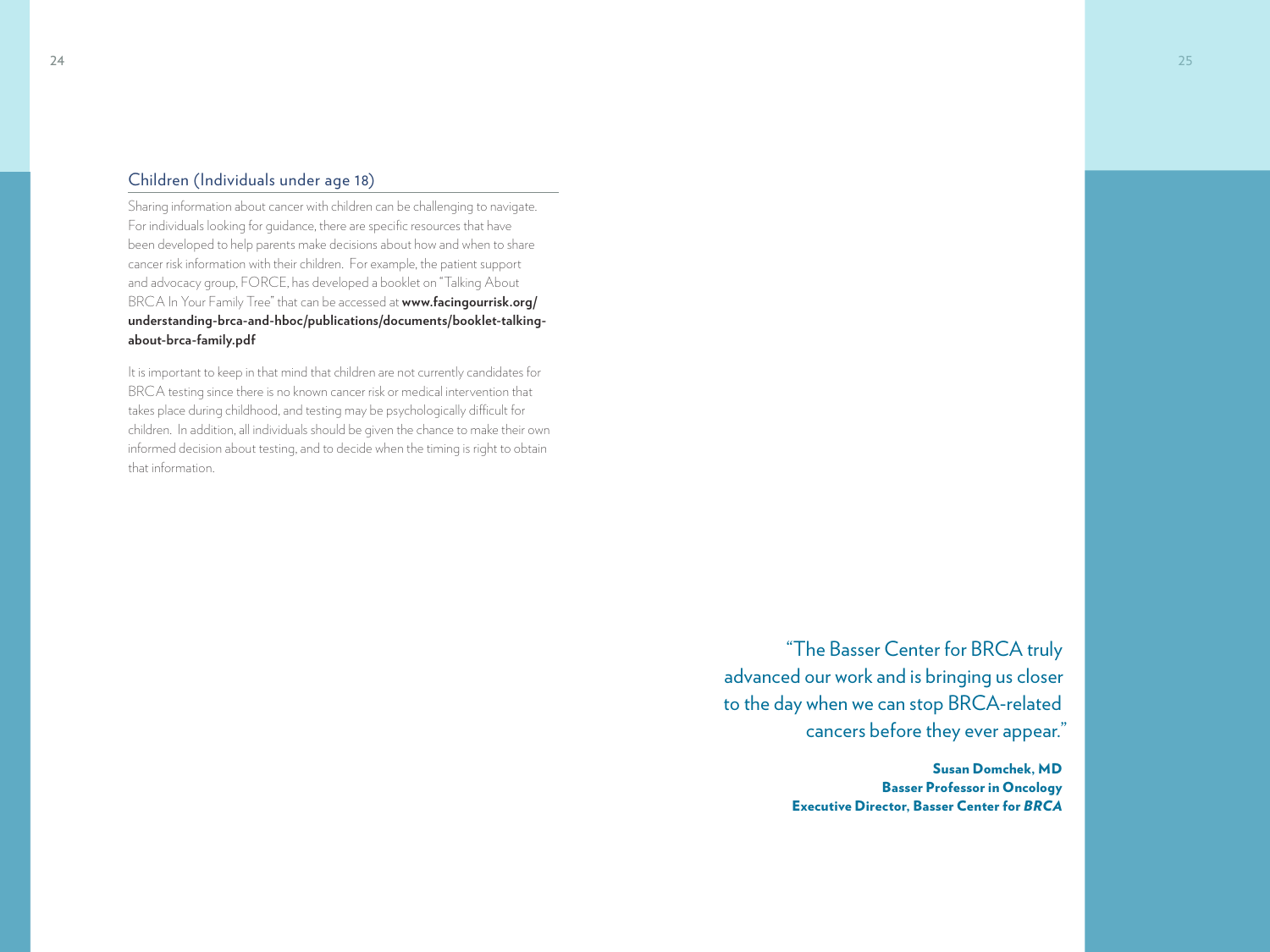## Future of *BRCA1/2* Research

The Basser Center infuses powerful resources to support cancer care and research at every stage from risk assessment and genetic counseling to prevention, early detection, treatment, and survivorship. We are very grateful to the families who have participated in research studies aimed at understanding *BRCA1/2*, as they have made it possible to advance our knowledge of *BRCA1/2*-related cancer risk, risk reduction, and treatment. Their contributions have been critical in the identification of mutations in the *BRCA1/2* genes and in the development of better methods to manage *BRCA1/2* cancer risk, and to treat *BRCA1/2* cancers. The ultimate goal of the Basser Center is to provide better options for *BRCA1/2* mutation carriers for the treatment and prevention of cancer.

## Resources

Many resources are available in the community to provide information about cancer. The following list should serve as a basic guide; more specific information may be available through these and other organizations.

### **Abramson Cancer Center**

Penn Medicine's Abramson Cancer Center is one of a select group of cancer centers in the country awarded the prestigious designation of *Comprehensive Cancer Center* by the National Cancer Institute. This status reflects our outstanding research, clinical services, educational and informational services, and community outreach.

Abramson Cancer Center physicians and scientists are dedicated to increasing knowledge about preventing and curing cancer. The Abramson Cancer Center offers multidisciplinary evaluation centers, so patients can receive diagnosis and treatment options in one visit, as well as comprehensive treatment programs for all types of cancer. As part of Penn Medicine, the ACC is able to build upon the resources of one of the nation's foremost medical centers while addressing all patients' medical needs.

Visit **PennMedicine.org/Abramson**.

## **Basser Center for BRCA**

A gift to the University of Pennsylvania from alumni Mindy and Jon Gray has established the Basser Center for BRCA, a center focused solely on research and education on the prevention and treatment of cancers associated with inherited *BRCA1/2* mutations. The Basser Center is part of Penn Medicine's Abramson Cancer Center and funds research on the *BRCA1* and *BRCA2* genes at Penn and external institutions, in addition to providing expert care and support to *BRCA1/2* mutation carriers. Call **215.349.9093** for an appointment or visit **www.Basser.org**.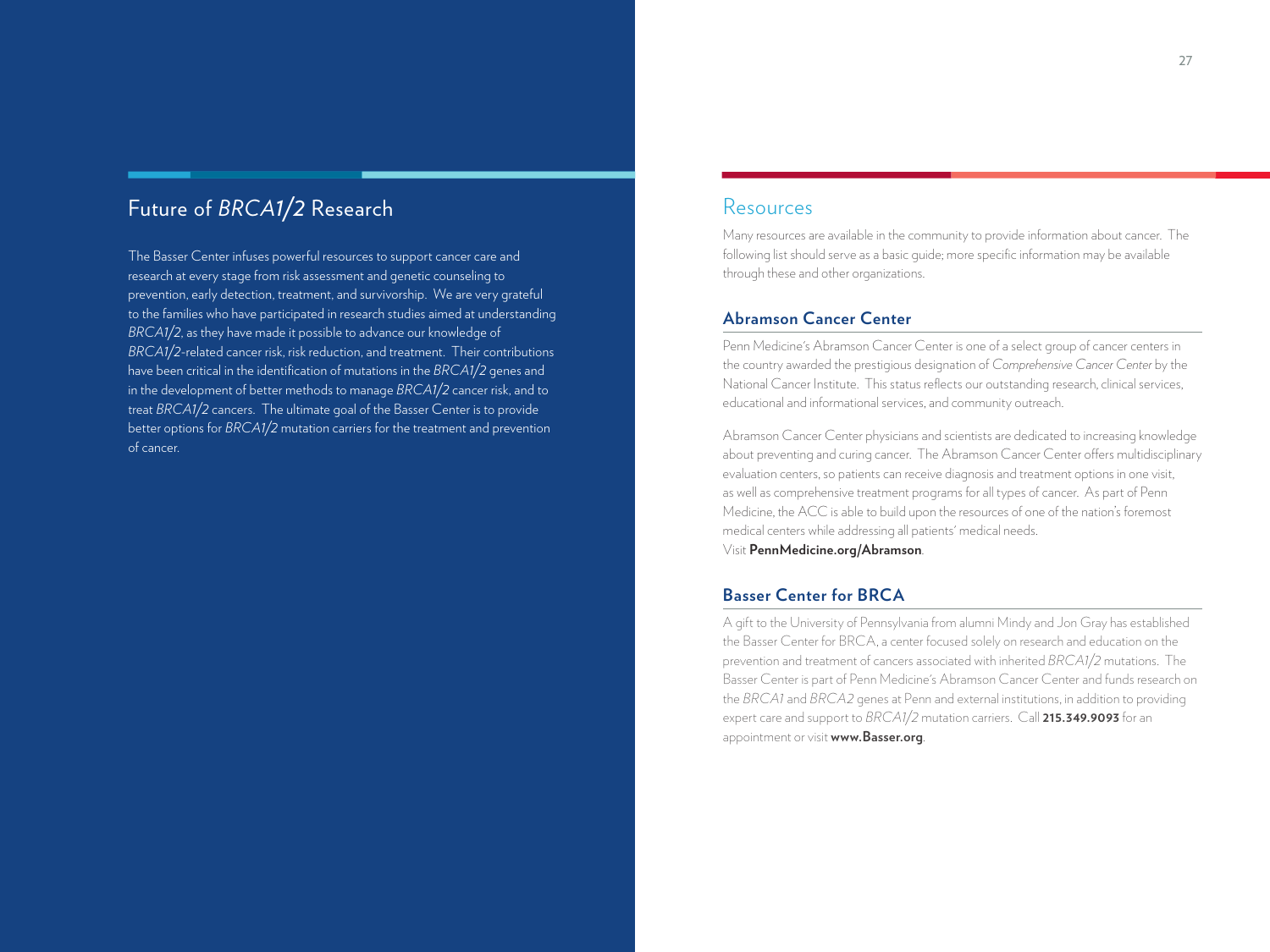## **Young Leadership Council of the Basser Center for BRCA**

The Young Leadership Council of the Basser Center for BRCA serves as a forum for young adults to become more engaged with the mission of the Basser Center, stay informed about the latest advances in BRCA-related cancer research, and advocate and raise awareness of the Center. Through personal philanthropy and fundraising events, this committed group supports innovative BRCA-related cancer research, patient care, and educational priorities. Contact Carolyn Brown at **215.573.0550** to get involved or visit

**www.basser.org/about-us/young-leadership-council**.

### **Mariann and Robert MacDonald Cancer Risk Evaluation Center**

Penn Medicine's Cancer Risk Evaluation Program (CREP) is a clinical service for anyone who wants more information about personal risk for breast and ovarian cancer. This program offers genetic counseling and testing, and follow-up care for those at high risk. For more information, call **1.800.789.PENN (7366)** or **215.349.9093** or visit **PennMedicine. org/Abramson**.

### **OncoLink®**

OncoLink® is the Abramson Cancer Center's award-winning Internet resource. It contains information about all aspects of cancer, the latest treatments, research advances, clinical trials, and related issues. OncoLink has a section dedicated to complementary and alternative therapies where users can find the latest information, as well as the research discoveries related to complementary therapies and cancer. For more information, please visit **www.oncolink.org**.

## **Organizations**

### *American Cancer Society (ACS)*

The ACS is a national, non-profit organization that supports research and educational efforts, as well as many local support groups. The ACS can be reached at **1.800.ACS.2345** or **www.cancer.org**.

### *Cancer Support Community of Greater Philadelphia*

Formerly known as The Wellness Community, The Cancer Support Community offers free of charge psychological and emotional support, educational workshops, exercise, stress management and social activities for people with cancer and their families. Please check the locations (Philadelphia and Bucks County Branches): **215.879.7744** or **www.cancersupportphiladelphia.org**.

## *Facing Our Risk of Cancer Empowered (FORCE)*

FORCE provides support, education, and awareness to help those facing hereditary breast, ovarian, and related cancers know their health care options and make informed decisions. This well-known and respected organization has helped guide critical research and policy issues that impact the hereditary breast cancer and ovarian cancer community. FORCE can be reached by calling **866.288.RISK (7475)** or visit **www.facingourrisk.org**.

### *HIS Breast Cancer Awareness*

HIS was co-founded by a brother and sister who are both breast cancer survivors and carry a *BRCA2* gene mutation. The organization aims to inform, educate, bring awareness and help with prevention and assist those diagnosed with male breast cancer. **www.hisbreastcancer.org**.

#### *Imerman Angels*

Imerman Angels provides free personalized one-on-one support for cancer fighters, survivors, and caregivers, as well as people at a high risk for developing cancer. Please visit **imermanangels.org**.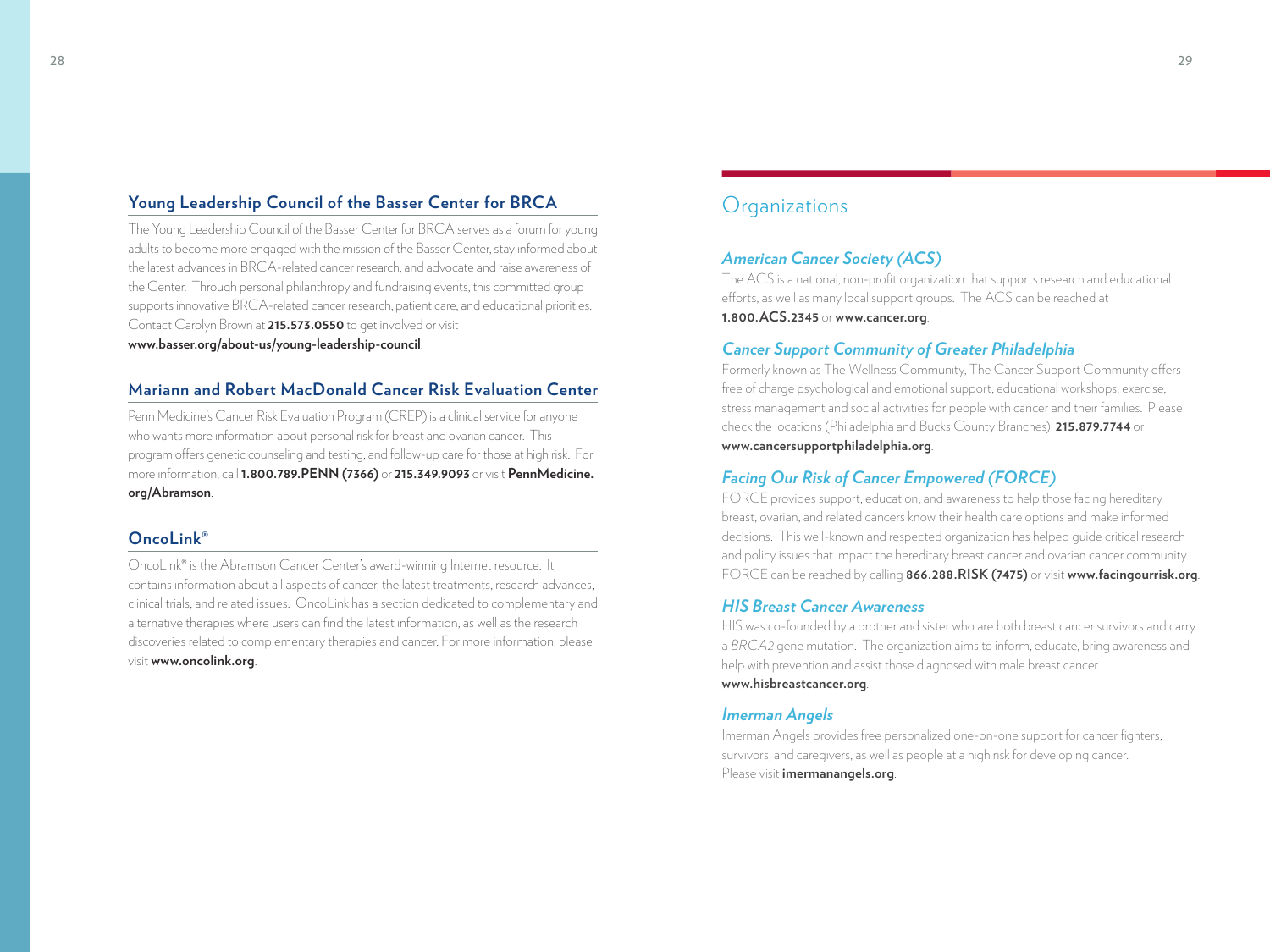## *Living Beyond Breast Cancer (LBBC) Survivors Helpline*

A non-profit education and support organization, LBBC is dedicated to empowering all women affected by breast cancer to live as long as possible with the best quality of life. Volunteers offer peer support and information in a confidential setting. To contact LBBC, please call **888.753.LBBC (5222)** or visit **www.lbbc.org**.

### *National Cancer Institute (NCI)*

The National Cancer Institute is a government organization that supports research and education, and has a vast amount of information about cancer diagnoses, treatment, clinical trials and cancer genetics. The NCI also maintains an informative website. For more information, please call **1.800.4.CANCER** or visit **www.cancer.gov**.

### *National Human Genome Research Institute (NHGRI)*

An institute of the National Institutes of Health (NIH), NHGRI provides information about genetics public policy, including information on health insurance and workplace legislation. Please visit **www.nhgri.nih.gov**.

### *Sharsheret*

Sharsheret is a national not-for-profit organization supporting women and their families of all Jewish backgrounds facing breast and ovarian cancer. Sharsheret offers a community of support to Jewish women who are diagnosed with breast or ovarian cancer or at increased genetic risk by fostering culturally relevant individualized connections with networks of peers, health professionals, and related resources. For more information, please call **1.866.474.2774** or visit **www.sharsheret.org**.

## *Susan G. Komen Breast Cancer Foundation*

This national organization sponsors research, education and the annual "Race for the Cure" held in many cities across the country. More information about the Komen Foundation is available at **1.800.462.9273** or **www.komen.org**.

*For other support and resources visit the Patients & Families section of our website at basser.org.*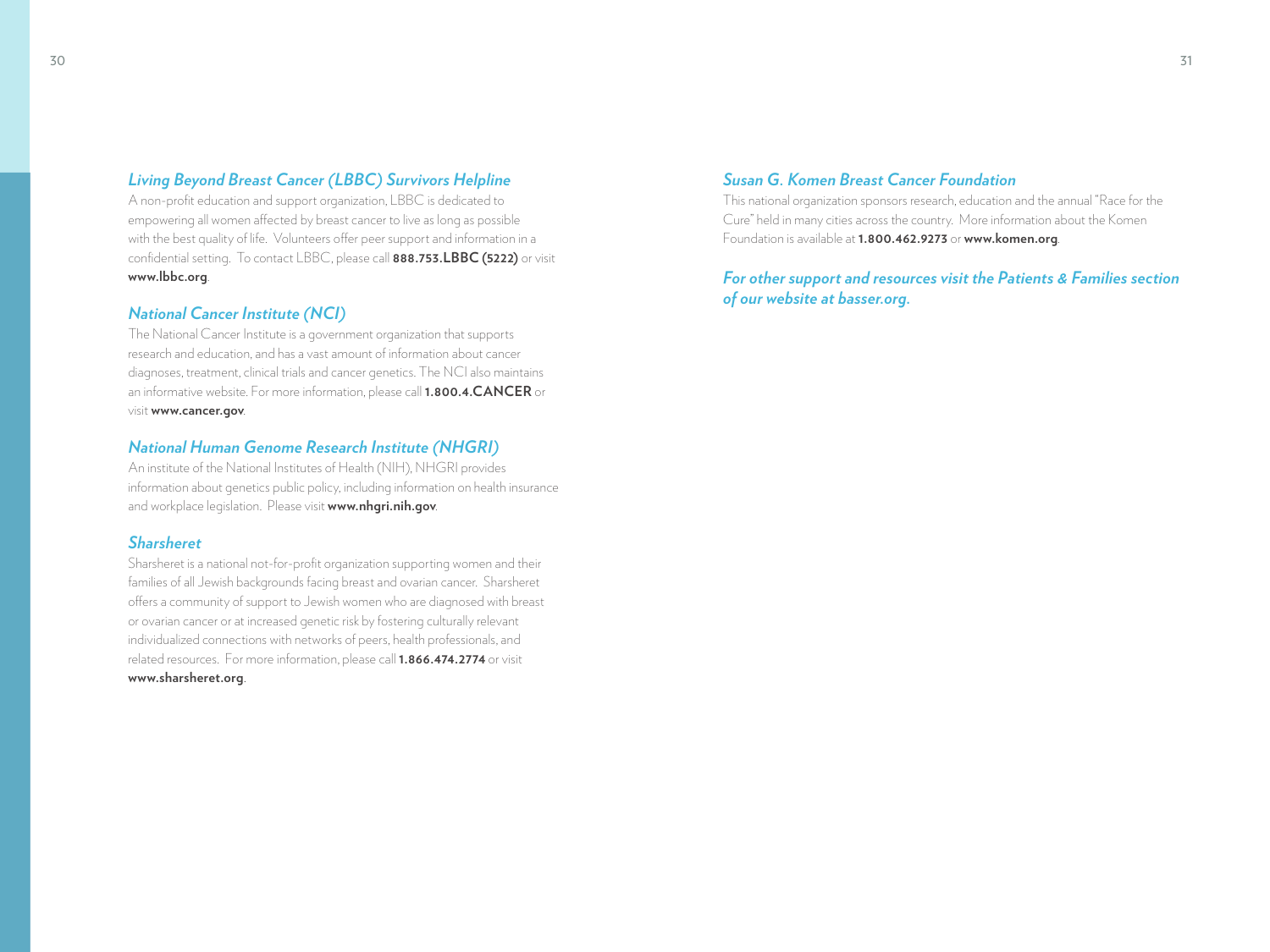## Glossary

**Bilateral Salpingo-oophorectomy (BSO)**: The surgical removal of ovarian and fallopian tube tissue.

*BRCA1* **and** *BRCA2*: The names for the first two genes to be discovered that increase risk for breast and ovarian cancer.

**Cancer**: A term for more than 100 diseases that have in common the uncontrolled, abnormal growth of cells. Cancer cells can spread through the blood stream and lymphatic system to other parts of the body.

**Colonoscopy**: A medical procedure where a long, flexible, tubular instrument called the colonoscope is used to view the entire inner lining of the colon (large intestine) and the rectum. Usually performed to detect and remove colon polyps which lead to colon cancer and to detect colon cancer.

**Gene**: An individual unit of hereditary information that is located at a specific position within the chromosome. A gene provides coded information for a specific characteristic, trait, or body function.

**Hysterectomy**: The surgical removal of the uterus.

**In vitro fertilization (IVF)**: A procedure in which mature eggs are retrieved from a woman's ovaries and fertilized by sperm in a lab.

**Mastectomy**: The surgical removal of a breast.

**Menopause**: When periods have ceased for over a year.

**Mutation**: A change in the normal sequence, or chemical spelling, of DNA, the genetic material.

**Oophorectomy**: Surgical removal of a woman's ovaries. A salpingooophorectomy removes a woman's ovaries and fallopian tubes.

**Preimplantation Genetic Testing for monogenic/single gene defects (PGT-M)**: A special test created uniquely for each family that is performed prior to pregnancy to greatly reduce the risk of having a child with a specific genetic mutation, such as a *BRCA1* or *BRCA2* gene mutation.

**Prophylactic**: Risk reducing treatment, such as surgical removal of healthy tissue, in the hopes of preventing cancer.

**Risk Assessment**: The process of assessing personal medical and family history to determine the chance that cancer could develop.

**Salpingectomy**: A surgery where the fallopian tubes, but not the ovaries, are removed.

**Tissue expander**: A tissue expander is a balloon device that is placed underneath the skin and muscles of the chest wall during breast reconstruction to create space for an eventual implant.

**Tomosynthesis**: Tomosynthesis is a newer technology for imaging breasts. Like a mammogram, it is a low-dose X-ray but renders a 3-dimensional (3D) image instead of a 2-dimensional one.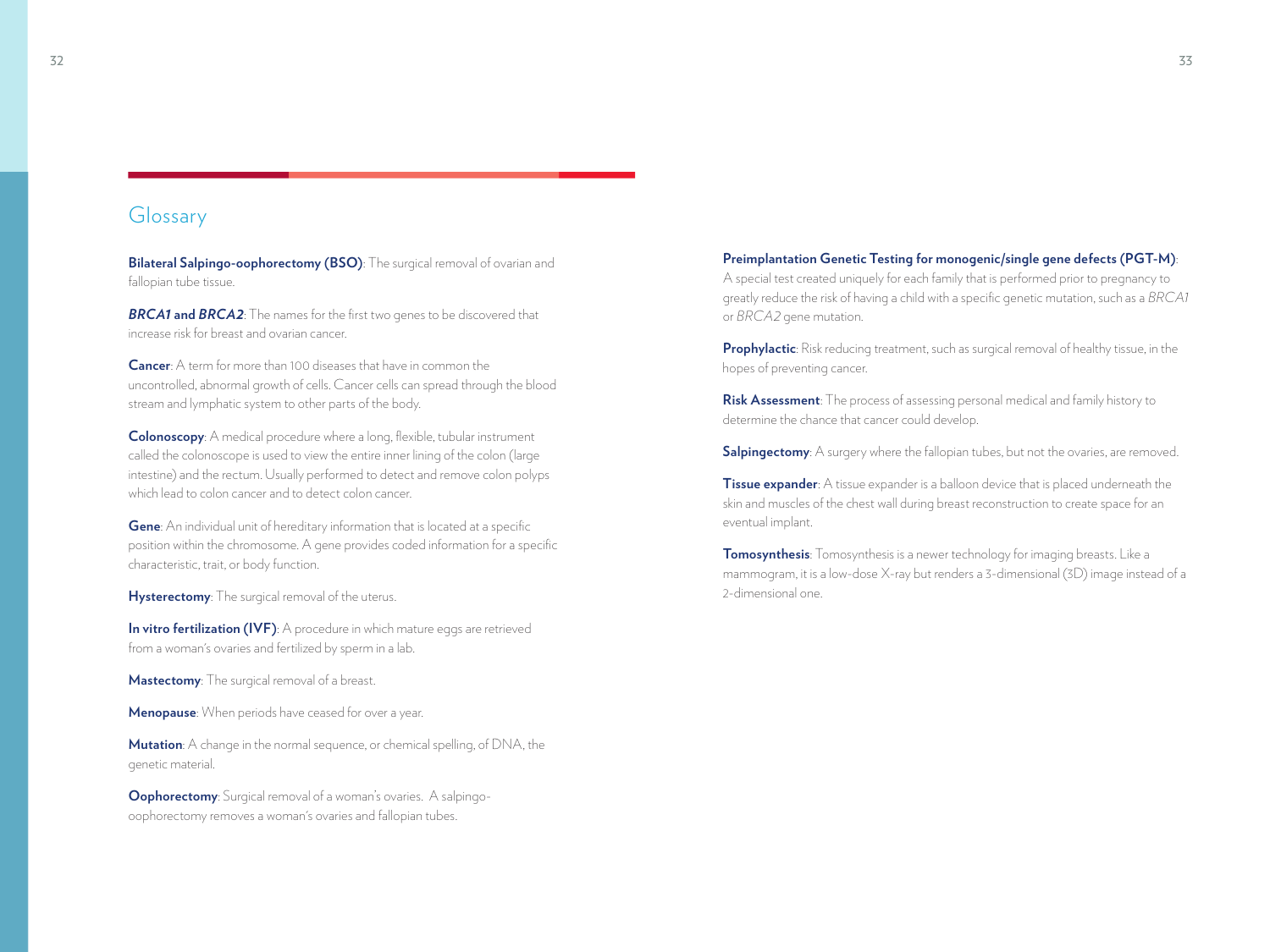## NOTES

an kalendar

,我们也不能在这里,我们也不能会在这里,我们也不能会在这里,我们也不能会在这里,我们也不能会在这里,我们也不能会在这里,我们也不能会不能会不能会。""我们,我们

 $\overline{\phantom{a}}$ 

 $\overline{\phantom{0}}$ 

÷.

 $\overline{\phantom{a}}$